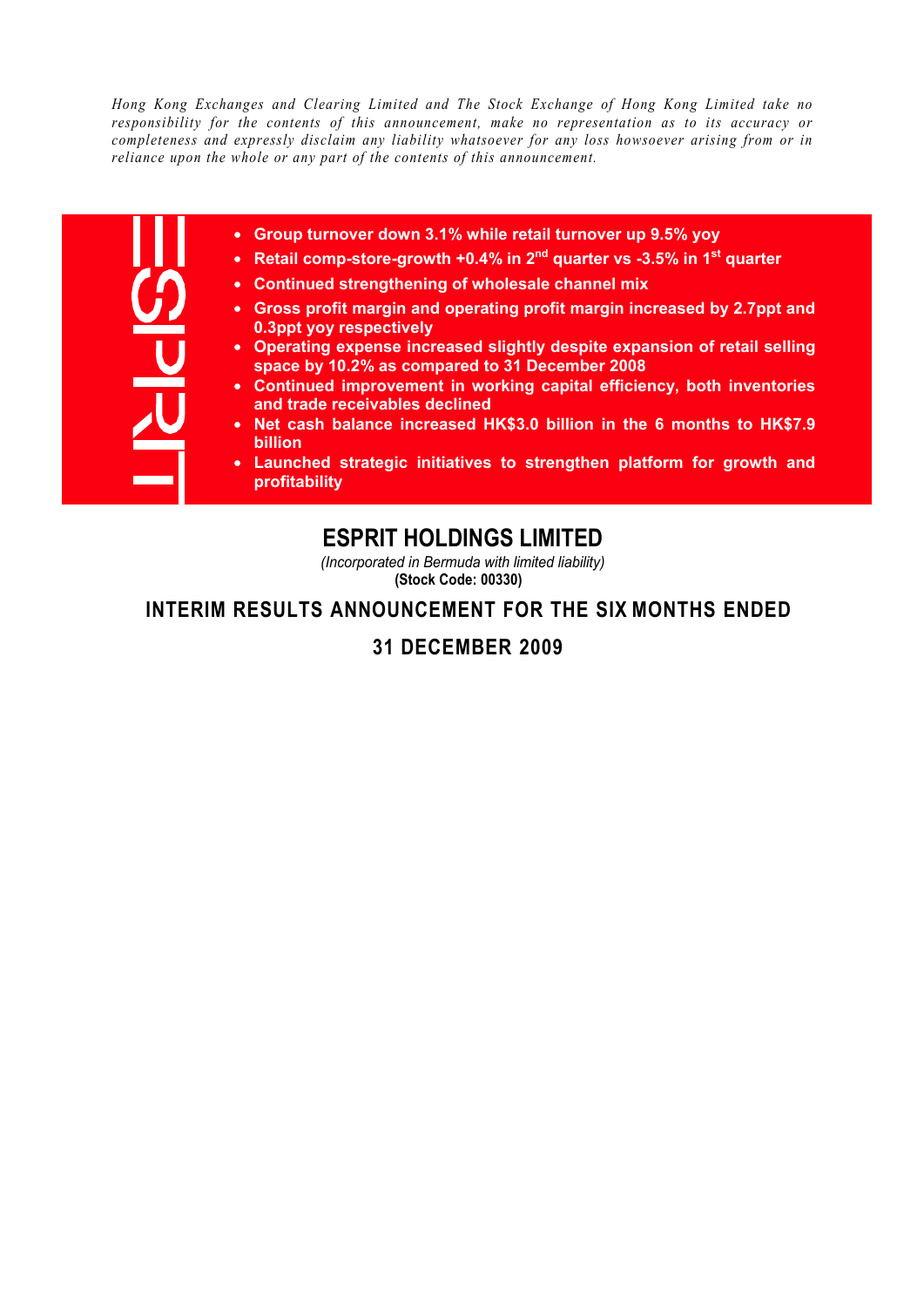# **INTERIM RESULTS**

The Board of Directors of Esprit Holdings Limited (the "Company") is pleased to present the unaudited condensed consolidated interim financial information, along with selected explanatory notes, of the Company and its subsidiaries (the "Group") for the six months ended 31 December 2009 as follows:

# **Condensed consolidated income statement**

|                                                                                                                                       |                      | <b>Unaudited</b>                                                      |                                                                     |
|---------------------------------------------------------------------------------------------------------------------------------------|----------------------|-----------------------------------------------------------------------|---------------------------------------------------------------------|
|                                                                                                                                       |                      | For the 6 months ended                                                |                                                                     |
|                                                                                                                                       |                      | <b>31 December</b>                                                    |                                                                     |
|                                                                                                                                       | <b>Notes</b>         | 2009<br>HK\$ million                                                  | 2008<br>HK\$ million<br>(restated)                                  |
| Turnover<br>Cost of goods sold                                                                                                        | $\overline{2}$       | 18,475<br>(8, 377)                                                    | 19,064<br>(9, 154)                                                  |
| Gross profit<br>Staff costs<br>Occupancy costs<br>Logistics expenses<br>Advertising expenses<br>Depreciation<br>Other operating costs |                      | 10,098<br>(2, 251)<br>(1, 881)<br>(692)<br>(338)<br>(431)<br>(1, 138) | 9,910<br>(2, 110)<br>(1,627)<br>(615)<br>(496)<br>(375)<br>(1, 276) |
| <b>Operating profit</b><br>Interest income<br>Share of results of associates                                                          | 3                    | 3,367<br>16<br>65                                                     | 3,411<br>64<br>91                                                   |
| <b>Profit before taxation</b><br><b>Taxation</b>                                                                                      | $\frac{2}{4}$        | 3,448<br>(743)                                                        | 3,566<br>(713)                                                      |
| <b>Profit attributable to shareholders</b>                                                                                            |                      | 2,705                                                                 | 2,853                                                               |
| Interim dividend                                                                                                                      | 5                    | 946                                                                   | 996                                                                 |
| Earnings per share<br>- Basic<br>- Diluted                                                                                            | 6<br>$6\phantom{1}6$ | HK\$2.12<br>HK\$2.11                                                  | HK\$2.24<br>HK\$2.23                                                |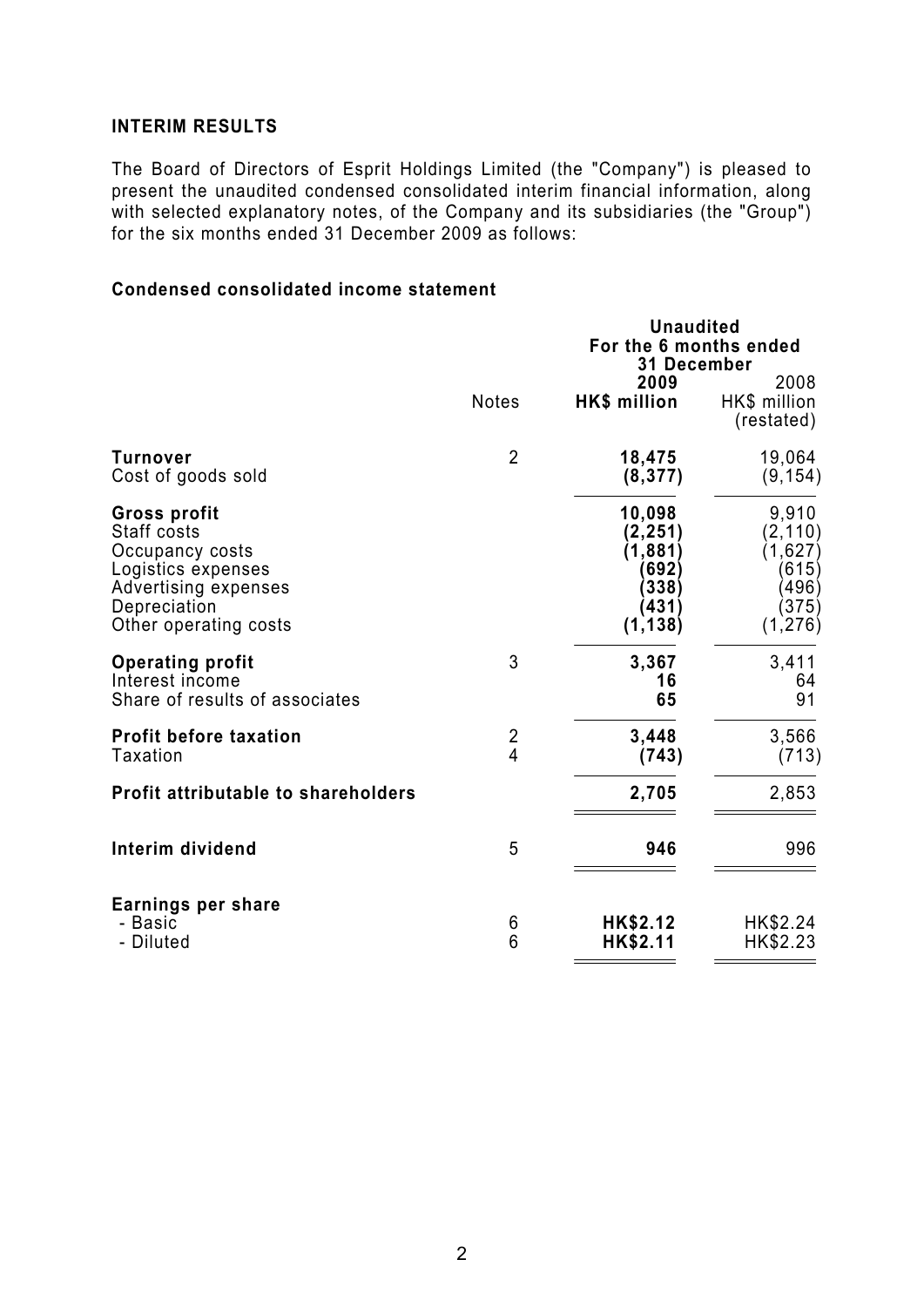# **Condensed consolidated statement of comprehensive income**

|                                                                                | <b>Unaudited</b><br>For the 6 months ended<br>31 December |                      |  |
|--------------------------------------------------------------------------------|-----------------------------------------------------------|----------------------|--|
|                                                                                | 2009<br><b>HK\$ million</b>                               | 2008<br>HK\$ million |  |
| <b>Profit attributable to shareholders</b>                                     | 2,705                                                     | 2,853                |  |
| Other comprehensive income                                                     |                                                           |                      |  |
| Fair value gain on cash flow hedge<br>Exchange translation recognised directly | 4                                                         | 9                    |  |
| in equity                                                                      | 196                                                       | (1, 328)             |  |
| Total comprehensive income for the<br>period attributable to shareholders      | 2,905                                                     | 1,534                |  |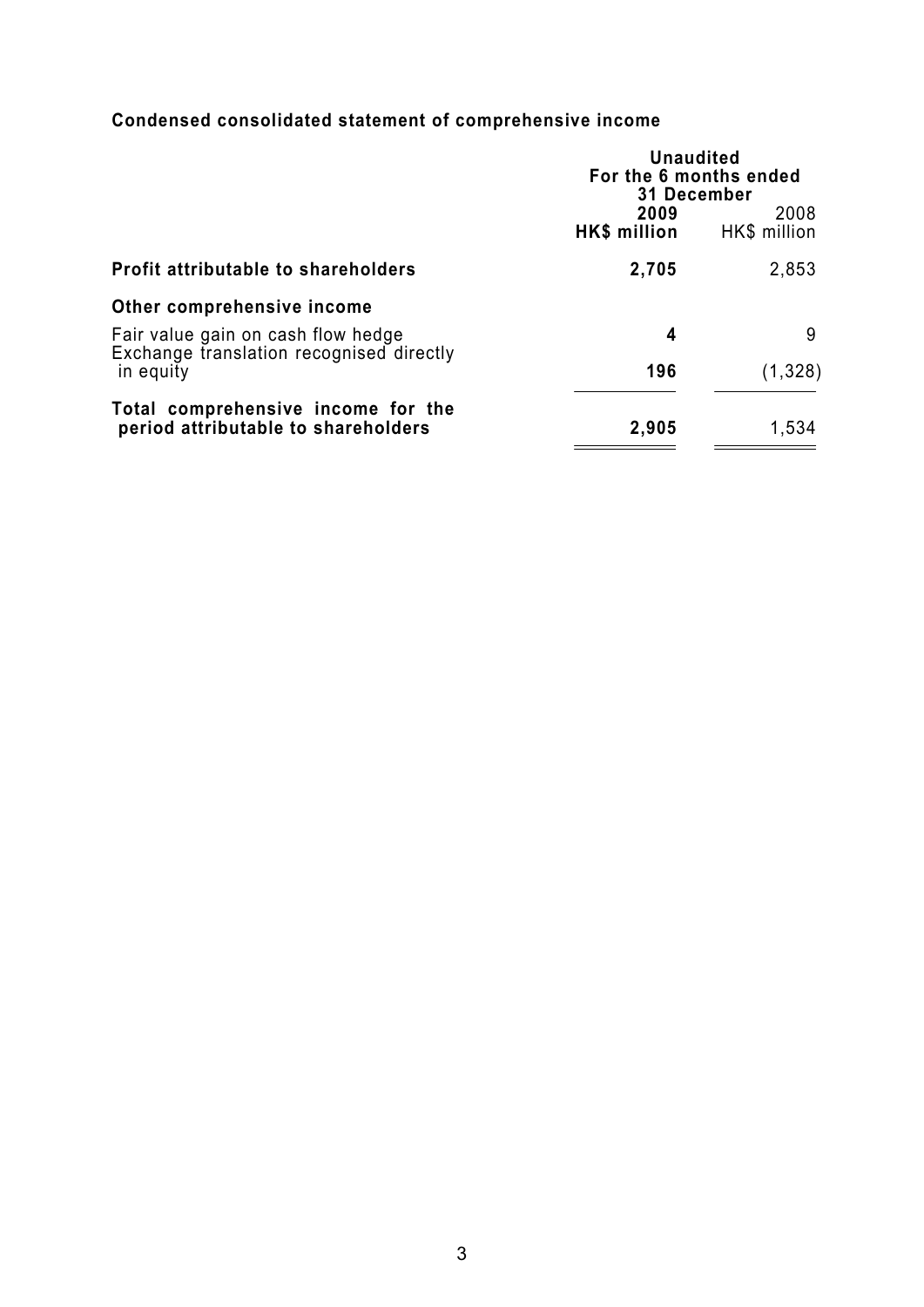# **Condensed consolidated balance sheet**

|                                                                                                 |                | <b>Unaudited</b><br>31 December<br>2009 | Audited<br>30 June<br>2009 |
|-------------------------------------------------------------------------------------------------|----------------|-----------------------------------------|----------------------------|
|                                                                                                 | <b>Notes</b>   | HK\$ million                            | HK\$ million               |
| <b>Non-current assets</b><br>Intangible assets<br>Property, plant and equipment                 | $\overline{7}$ | 2,071<br>4,602                          | 2,061<br>4,228             |
| Other investments<br>Investments in associates<br>Prepaid lease payments<br>Deferred tax assets |                | 7<br>341<br>163<br>465                  | 7<br>522<br>165<br>408     |
|                                                                                                 |                | 7,649                                   | 7,391                      |
| <b>Current assets</b><br>Inventories                                                            |                | 2,722                                   | 2,997                      |
| Debtors, deposits and prepayments<br>Amounts due from associates<br>Cash and cash equivalents   | 8              | 4,408<br>72<br>7,863                    | 4,392<br>71<br>4,840       |
|                                                                                                 |                | 15,065                                  | 12,300                     |
| <b>Current liabilities</b><br>Creditors and accrued charges<br>Dividend payable                 | 9              | 3,762<br>870                            | 3,849                      |
| <b>Taxation</b>                                                                                 |                | 1,207                                   | 1,142                      |
|                                                                                                 |                | 5,839                                   | 4,991                      |
| <b>Net current assets</b>                                                                       |                | 9,226                                   | 7,309                      |
| <b>Total assets less current liabilities</b>                                                    |                | 16,875                                  | 14,700                     |
| <b>Equity</b>                                                                                   |                |                                         |                            |
| Share capital<br>Reserves                                                                       | 10             | 125<br>16,451                           | 125<br>14,284              |
| <b>Total equity</b>                                                                             |                | 16,576                                  | 14,409                     |
| <b>Non-current liabilities</b><br>Deferred tax liabilities                                      |                | 299                                     | 291                        |
|                                                                                                 |                | 16,875                                  | 14,700                     |
|                                                                                                 |                |                                         |                            |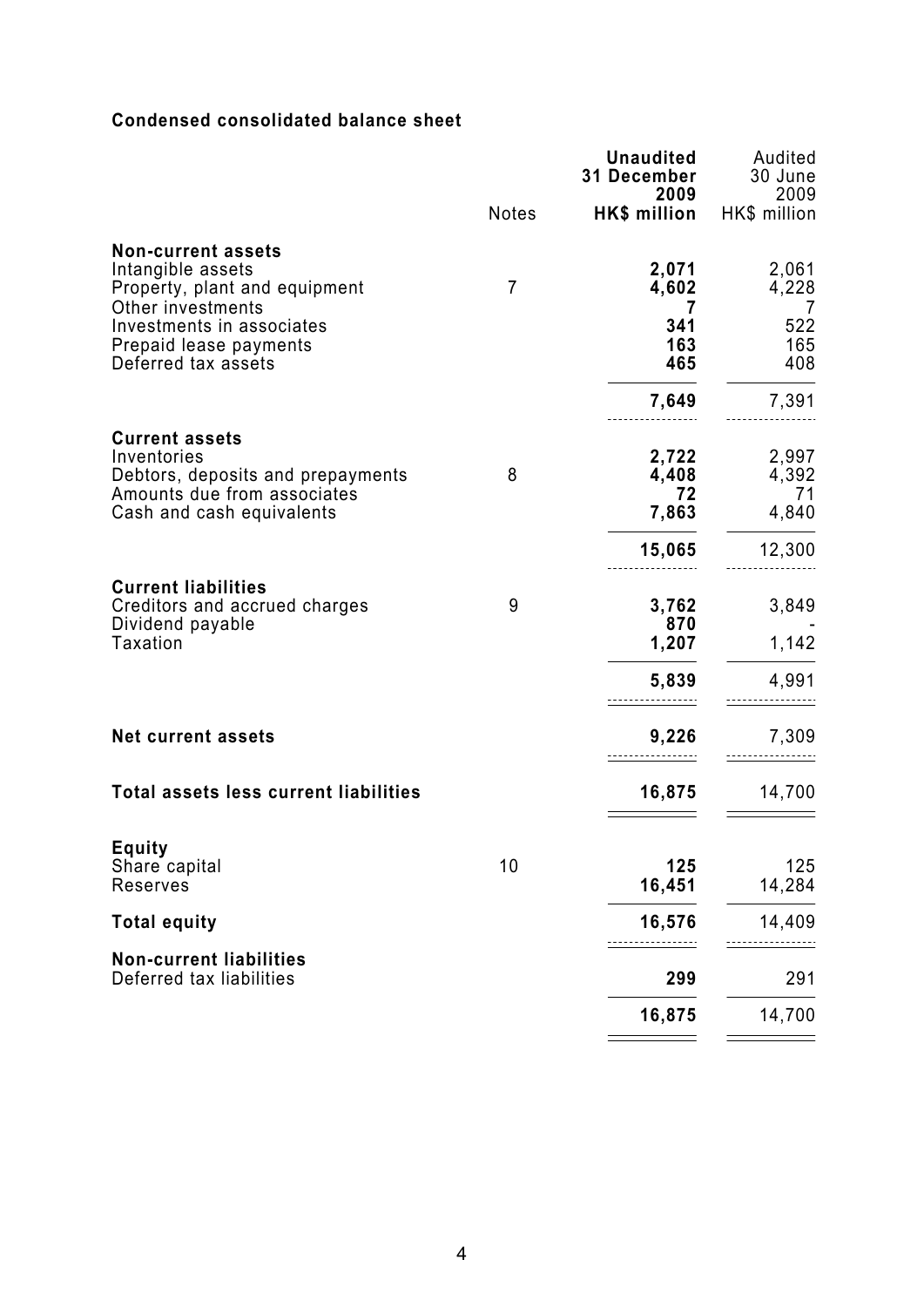# **Notes to the condensed consolidated interim financial information**

# **1. Basis of preparation**

This unaudited condensed consolidated interim financial information ("interim financial information") on pages 2 to 14 for the six months ended 31 December 2009 has been prepared in accordance with the International Accounting Standard ("IAS") 34 "Interim Financial Reporting" issued by the International Accounting Standards Board and Appendix 16 of the Rules Governing the Listing of Securities on The Stock Exchange of Hong Kong Limited (the "Listing Rules").

This interim financial information should be read in conjunction with the annual financial statements for the year ended 30 June 2009. The accounting policies and methods of computation used in the preparation of this interim financial information are consistent with those used in the annual financial statements for the year ended 30 June 2009.

In the current period, the Group has adopted the International Financial Reporting Standard ("IFRS") 3 (revised) "Business Combinations", IFRS 8 "Operating Segments", IAS 1 (Revised) "Presentation of Financial Statement" and IAS 27 (Revised) "Consolidated and Separate Financial Statements".

IFRS 3 (Revised), "Business Combinations". The revised standard continues to apply the acquisition method to business combinations, with some significant changes. There is a choice on an acquisition-by-acquisition basis to measure the non-controlling interest in the acquiree either at fair value or at the non-controlling interest's proportionate share of the acquiree's net assets. All acquisition-related costs should be expensed. The Group has applied IFRS 3 (Revised) prospectively to all business combinations from 1 July 2009, but there is no significant financial impact to the consolidated financial statements during the interim period.

IFRS 8, "Operating Segments", replaces IAS 14, "Segment Reporting", and aligns segment reporting with the requirements of the US standard SFAS 131, "Disclosures about segments of an enterprise and related information". The new standard requires a "management approach", under which segment information is presented on the same basis as that used for internal reporting purposes. This has resulted in an increase in the number of reportable segments presented. In addition, the segments are reported in a manner that is more consistent with the internal reporting provided to the chief operating decision-maker management. Comparatives for 2008 have been restated.

IAS 1 (Revised), "Presentation of Financial Statement". The revised standard prohibits the presentation of items of income and expenses (that is "non-owner changes in equity") in the statement of changes in equity, requiring "non-owner changes in equity" to be presented separately from owner changes in equity. All "non-owner changes in equity" are required to be shown in a performance statement, but entities can choose whether to present one performance statement (the statement of comprehensive income) or two statements (the consolidated income statement and statement of comprehensive income). The Group has elected to present two statements: a condensed consolidated income statement and a condensed consolidated statement of comprehensive income. The interim financial report has been prepared under the revised disclosure requirements.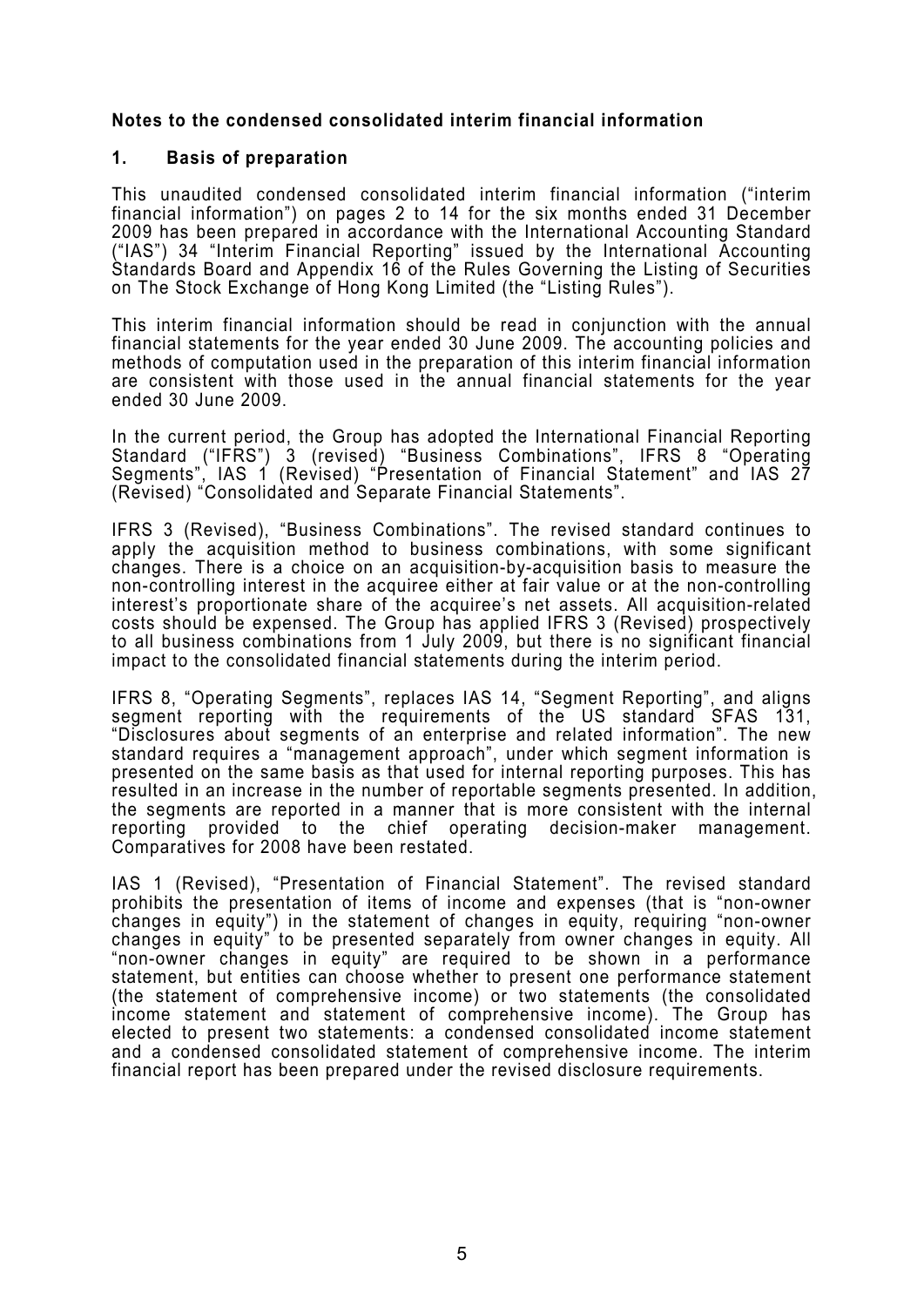# **1. Basis of preparation (continued)**

IAS 27 (Revised), "Consolidated and Separate Financial Statements". The revised standard requires the effects of all transactions with minority interest to be recorded in equity if there is no change in control and these transactions will no longer result in goodwill or gains and losses. The standard also specifies the accounting when control is lost. Any remaining interest in the equity is re-measured to fair value, and a gain or loss is recognised in profit or loss. The Group has applied IAS 27 (Revised) prospectively to transactions with minority interest from 1 July 2009, but there is no significant financial impact to the consolidated financial statements during the interim period.

The Group did not early adopt the following IAS, IFRS and International Financial Reporting Interpretations Committee ("IFRIC") interpretations that have been issued in the period from 1 July 2009 to 31 December 2009. The adoption of such standards is anticipated not to result in substantial changes to the Group's accounting policies.

|                                |                                                                                                                | Effective for<br>accounting<br>periods<br>beginning on or<br>after |
|--------------------------------|----------------------------------------------------------------------------------------------------------------|--------------------------------------------------------------------|
| <b>IAS 32</b><br>(Amendment)   | Financial Instruments - Classification of<br>Rights Issues                                                     | 1 February 2010                                                    |
| <b>IAS 24</b><br>(Amendment)   | <b>Related Party Disclosures</b>                                                                               | 1 January 2011                                                     |
| IFRS 1<br>(Amendment)          | First-time Adoption of IFRS - Oil and Gas<br>Assets and Determining Whether an<br>Arrangement Contains a Lease | 1 January 2010                                                     |
| IFRS 9                         | <b>Financial Instruments</b>                                                                                   | 1 January 2013                                                     |
| <b>IFRIC 14</b><br>(Amendment) | Prepayment of a Minimum Funding<br>Requirement                                                                 | 1 January 2011                                                     |
| <b>IFRIC 19</b>                | <b>Extinguishing Financial Liabilities with</b><br><b>Equity Instruments</b>                                   | 1 July 2010                                                        |

#### **2. Turnover and segment information**

The Group is principally engaged in wholesale and retail distribution and licensing of quality fashion and life-style products designed under its own internationallyknown Esprit brand name.

|                                                          | <b>Unaudited</b><br>For the 6 months ended<br><b>31 December</b> |               |  |  |
|----------------------------------------------------------|------------------------------------------------------------------|---------------|--|--|
|                                                          | 2009<br>HK\$ million<br>HK\$ million                             |               |  |  |
| Turnover<br>Sales of goods<br>Licensing and other income | 18,362<br>113                                                    | 18,941<br>123 |  |  |
|                                                          | 18,475                                                           | 19,064        |  |  |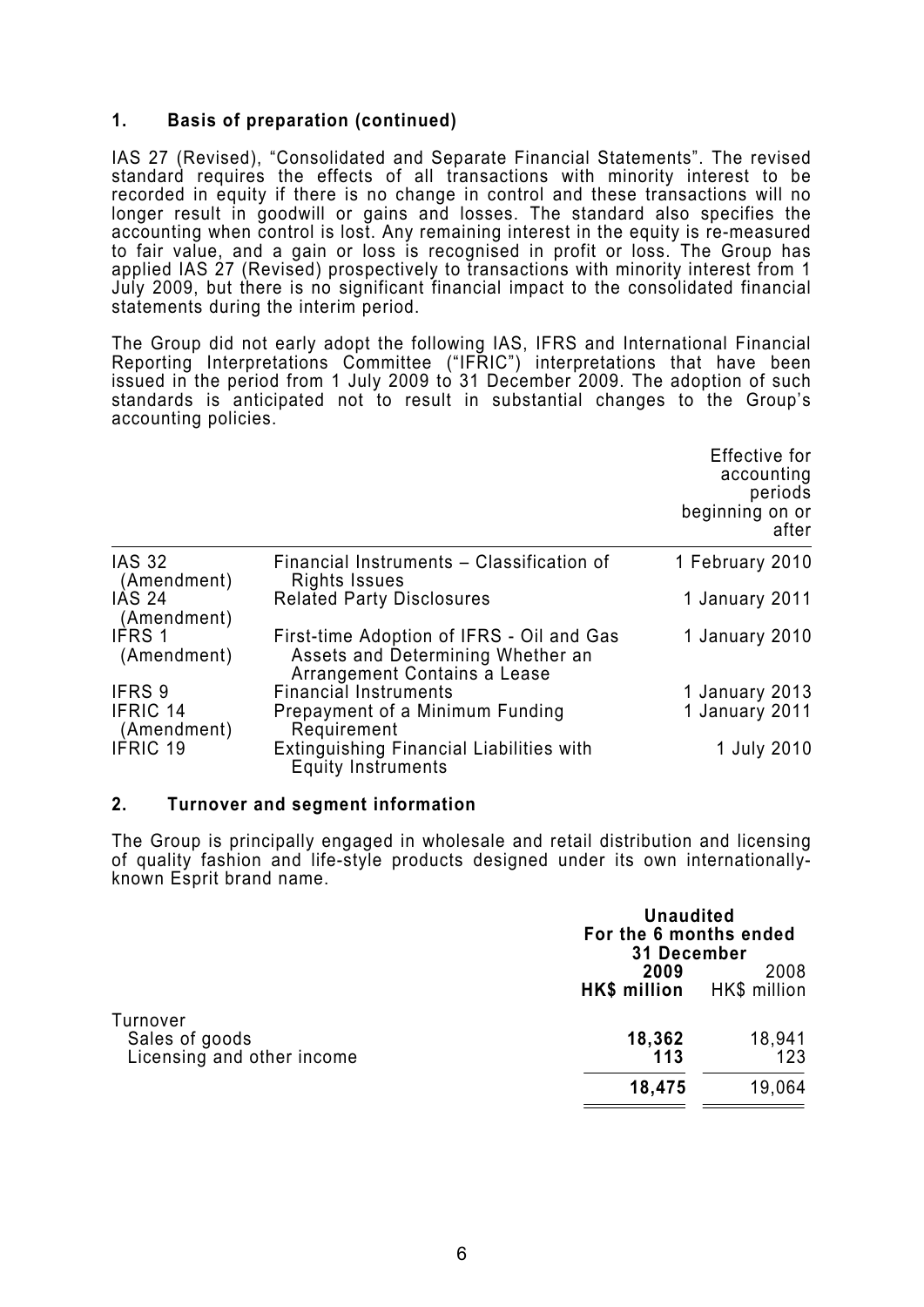# **2. Turnover and segment information (continued)**

The chief operating decision-maker has been identified as the board of executive directors ("Executive Directors") of the Group.

Management has determined the operating segments based on the reports reviewed by the Executive Directors that are used to assess performance and allocate resources.

The Executive Directors consider the business from operations nature perspective, including wholesale and retail distribution and licensing of quality fashion and lifestyle products designed under its own internationally-known Esprit brand name.

Each of the Group's business segments represents a strategic business unit that offers products and services which are subject to risks and returns that are different from those of other business segments. Inter-segment transactions are entered into under the normal commercial terms and conditions that would also be available to unrelated third parties.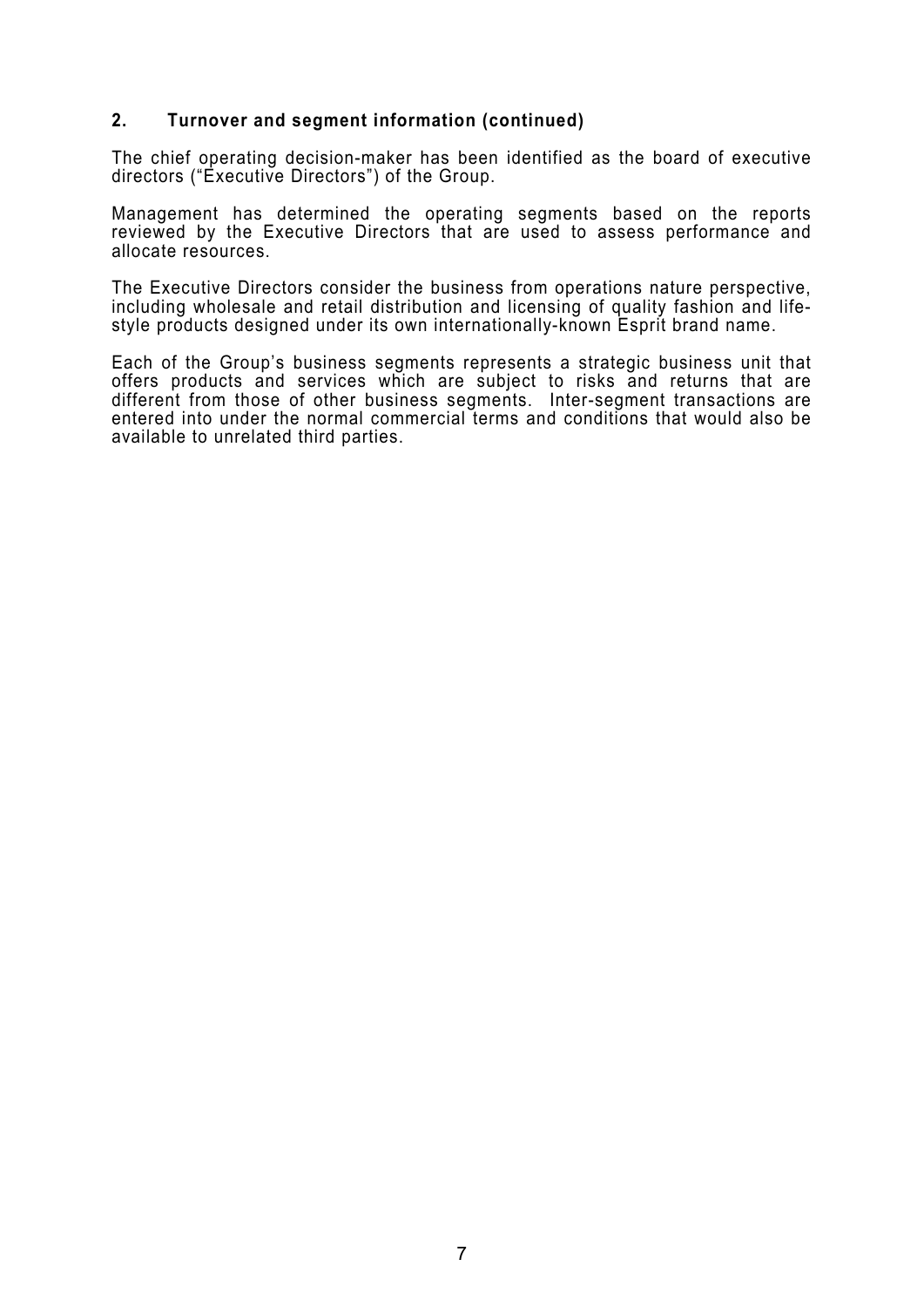# **2. Turnover and segment information (continued)**

The segment information provided to the Executive Directors for the reportable segments is as follows:

**Unaudited** 

|                                | For the 6 months ended 31 December 2009 |                        |                           |                                                                         |                       |
|--------------------------------|-----------------------------------------|------------------------|---------------------------|-------------------------------------------------------------------------|-----------------------|
|                                | Wholesale<br>HK\$ million               | Retail<br>HK\$ million | Licensing<br>HK\$ million | Corporate<br>services,<br>sourcing and<br>consolidation<br>HK\$ million | Group<br>HK\$ million |
| Total revenue                  | 8,738                                   | 9,642                  | 92                        | 14,041                                                                  | 32,513                |
| Inter-segment revenue          |                                         | (18)                   |                           | (14, 020)                                                               | (14, 038)             |
| Revenue from external          |                                         |                        |                           |                                                                         |                       |
| customers                      | 8,738                                   | 9,624                  | 92                        | 21                                                                      | 18,475                |
| Segment results                | 2,210                                   | 1,467                  | 83                        | (393)                                                                   | 3,367                 |
| Interest income                |                                         |                        |                           |                                                                         | 16                    |
| Share of results of associates |                                         |                        |                           |                                                                         | 65                    |
| Profit before taxation         |                                         |                        |                           |                                                                         | 3,448                 |
| Capital expenditure            | 15                                      | 403                    |                           | 325                                                                     | 743                   |
| Depreciation                   | 31                                      | 353                    | $\mathbf{2}$              | 45                                                                      | 431                   |
|                                |                                         |                        |                           |                                                                         |                       |

#### **Unaudited As at 31 December 2009**

|                                                               | Wholesale<br>HK\$ million | Retail<br>HK\$ million | Licensing<br>HK\$ million | Corporate<br>services,<br>sourcing and<br>consolidation<br><b>HK\$</b> million | Group<br>HK\$ million            |
|---------------------------------------------------------------|---------------------------|------------------------|---------------------------|--------------------------------------------------------------------------------|----------------------------------|
| Segment assets<br>Interest in associates<br>Intangible assets | 2,813                     | 8,018                  | 189                       | 9,210                                                                          | 20,230<br>413<br>2,071<br>22,714 |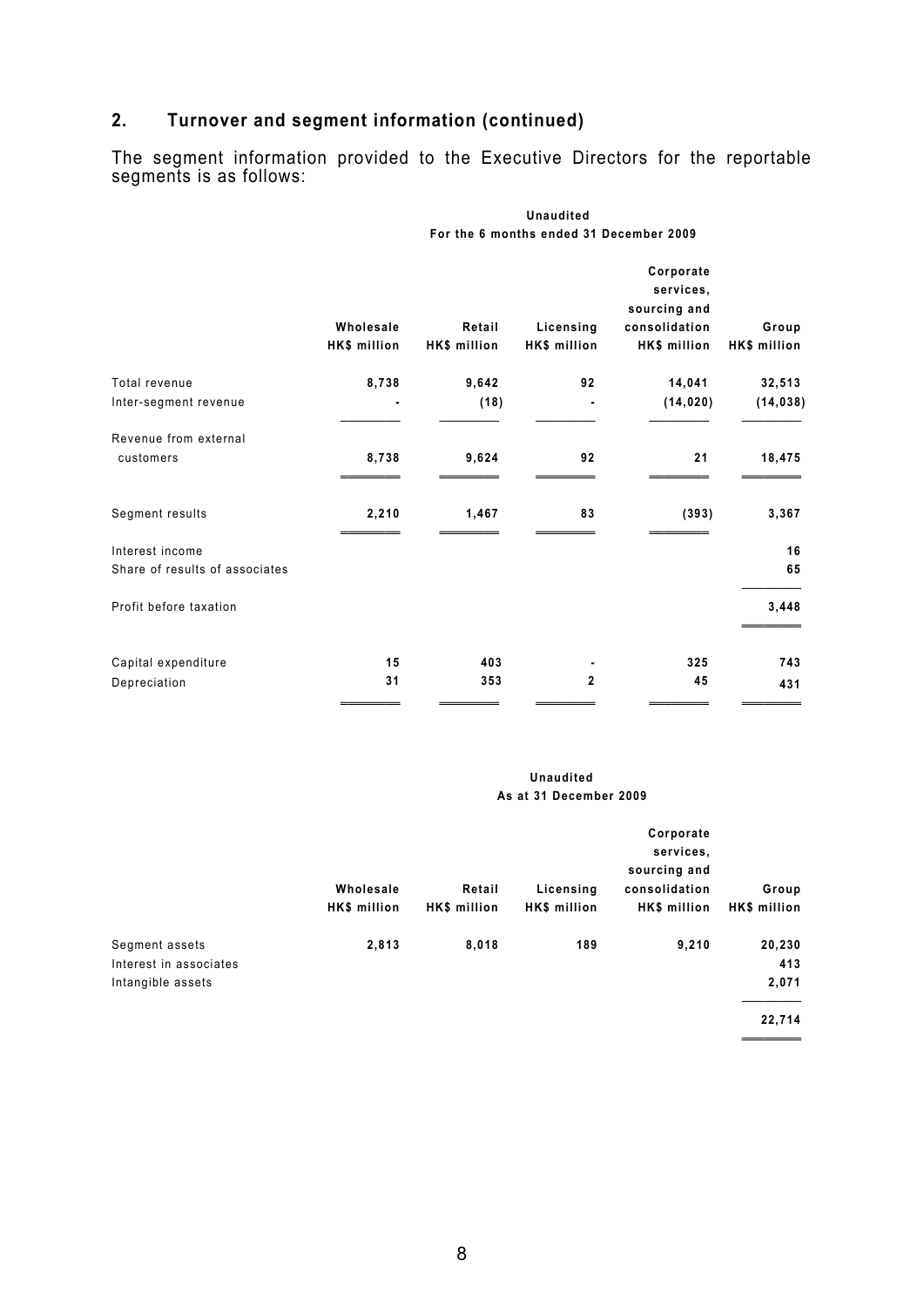# **2. Turnover and segment information (continued)**

|                                | Wholesale<br>HK\$ million | Retail<br>HK\$ million | Licensing<br>HK\$ million | Corporate<br>services,<br>sourcing and<br>consolidation<br>HK\$ million | Group<br>HK\$ million |
|--------------------------------|---------------------------|------------------------|---------------------------|-------------------------------------------------------------------------|-----------------------|
| Total revenue                  | 10,150                    | 8,802                  | 95                        | 15,804                                                                  | 34,851                |
| Inter-segment revenue          |                           | (11)                   | $\overline{\phantom{a}}$  | (15, 776)                                                               | (15, 787)             |
| Revenue from external          |                           |                        |                           |                                                                         |                       |
| customers                      | 10,150                    | 8,791                  | 95                        | 28                                                                      | 19,064                |
| Segment results                | 2,737                     | 1,291                  | 68                        | (685)                                                                   | 3,411                 |
| Interest income                |                           |                        |                           |                                                                         | 64                    |
| Share of results of associates |                           |                        |                           |                                                                         | 91                    |
| Profit before taxation         |                           |                        |                           |                                                                         | 3,566                 |
| Capital expenditure            | 53                        | 842                    | 1                         | 271                                                                     | 1,167                 |
| Depreciation                   | 33                        | 298                    |                           | 44                                                                      | 375                   |
|                                |                           |                        |                           |                                                                         |                       |

Unaudited For the 6 months ended 31 December 2008 (restated)

#### Audited As at 30 June 2009 (restated)

|                                                               | Wholesale<br>HK\$ million | Retail<br>HK\$ million | Licensing<br>HK\$ million | Corporate<br>services.<br>sourcing and<br>consolidation<br>HK\$ million | Group<br>HK\$ million            |
|---------------------------------------------------------------|---------------------------|------------------------|---------------------------|-------------------------------------------------------------------------|----------------------------------|
| Segment assets<br>Interest in associates<br>Intangible assets | 3,200                     | 7,466                  | 81                        | 6,290                                                                   | 17,037<br>593<br>2,061<br>19,691 |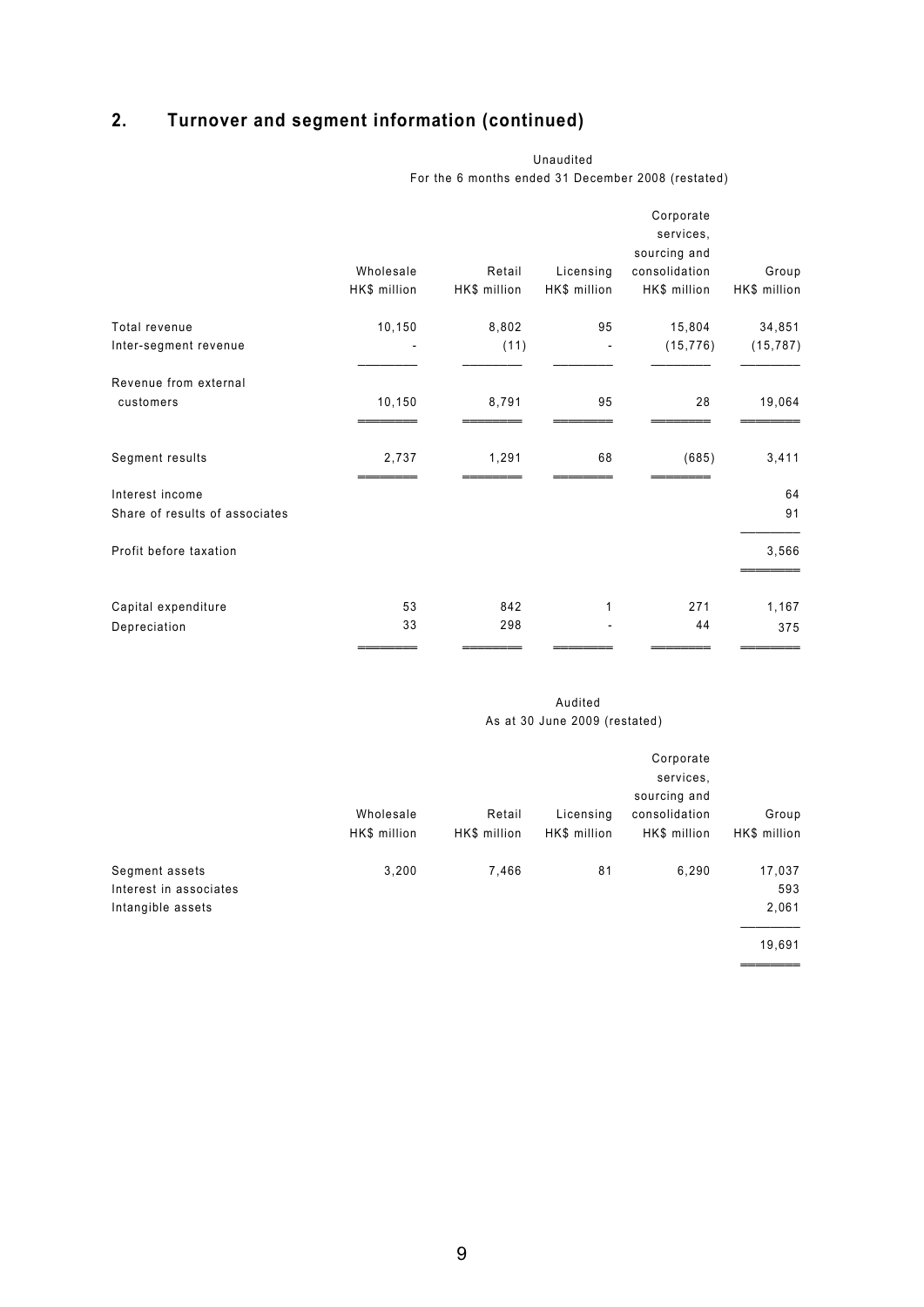# **3. Operating profit**

|                                                                                                                                                                                                                         | <b>Unaudited</b><br>For the 6 months ended<br>31 December |                              |
|-------------------------------------------------------------------------------------------------------------------------------------------------------------------------------------------------------------------------|-----------------------------------------------------------|------------------------------|
|                                                                                                                                                                                                                         | 2009<br>HK\$ million HK\$ million                         | 2008                         |
| Operating profit is arrived at after charging and<br>(crediting) the following:                                                                                                                                         |                                                           |                              |
| Depreciation<br>Loss on disposal of property, plant and equipment<br>Impairment of property, plant and equipment<br>Net exchange (gains)/losses<br>Net charge for provision for obsolete inventories<br>Occupancy costs | 431<br>6<br>10<br>(76)<br>25                              | 375<br>24<br>13<br>127<br>14 |
| Operating lease charge<br>Other occupancy costs                                                                                                                                                                         | 1,439<br>442                                              | 1,234<br>393                 |
| Provision for impairment of trade debtors / bad<br>debts written off                                                                                                                                                    | 151                                                       | 70                           |

#### **4. Taxation**

|                               | <b>Unaudited</b><br>For the 6 months ended<br>31 December |      |  |
|-------------------------------|-----------------------------------------------------------|------|--|
|                               | 2009                                                      | 2008 |  |
| Current tax                   | HK\$ million HK\$ million                                 |      |  |
| Hong Kong profits tax         |                                                           |      |  |
| Provision for current period  |                                                           |      |  |
| Underprovision in prior years | 54                                                        |      |  |
| Overseas taxation             |                                                           |      |  |
| Provision for current period  | 724                                                       | 756  |  |
| Underprovision in prior years |                                                           | 3    |  |
|                               | 786                                                       | 760  |  |
| Deferred tax                  |                                                           |      |  |
| Current period net credit     | (43)                                                      | (47) |  |
| Taxation                      | 743                                                       | 713  |  |
|                               |                                                           |      |  |

Hong Kong profits tax is calculated at **16.5%** (2008: 16.5%) on the estimated assessable profit for the period, net of tax losses carried forward, if applicable.

Overseas (outside of Hong Kong) taxation has been calculated on the estimated assessable profit for the period at the rates of taxation prevailing in the countries in which the Group companies operate, net of tax losses carried forward, if applicable.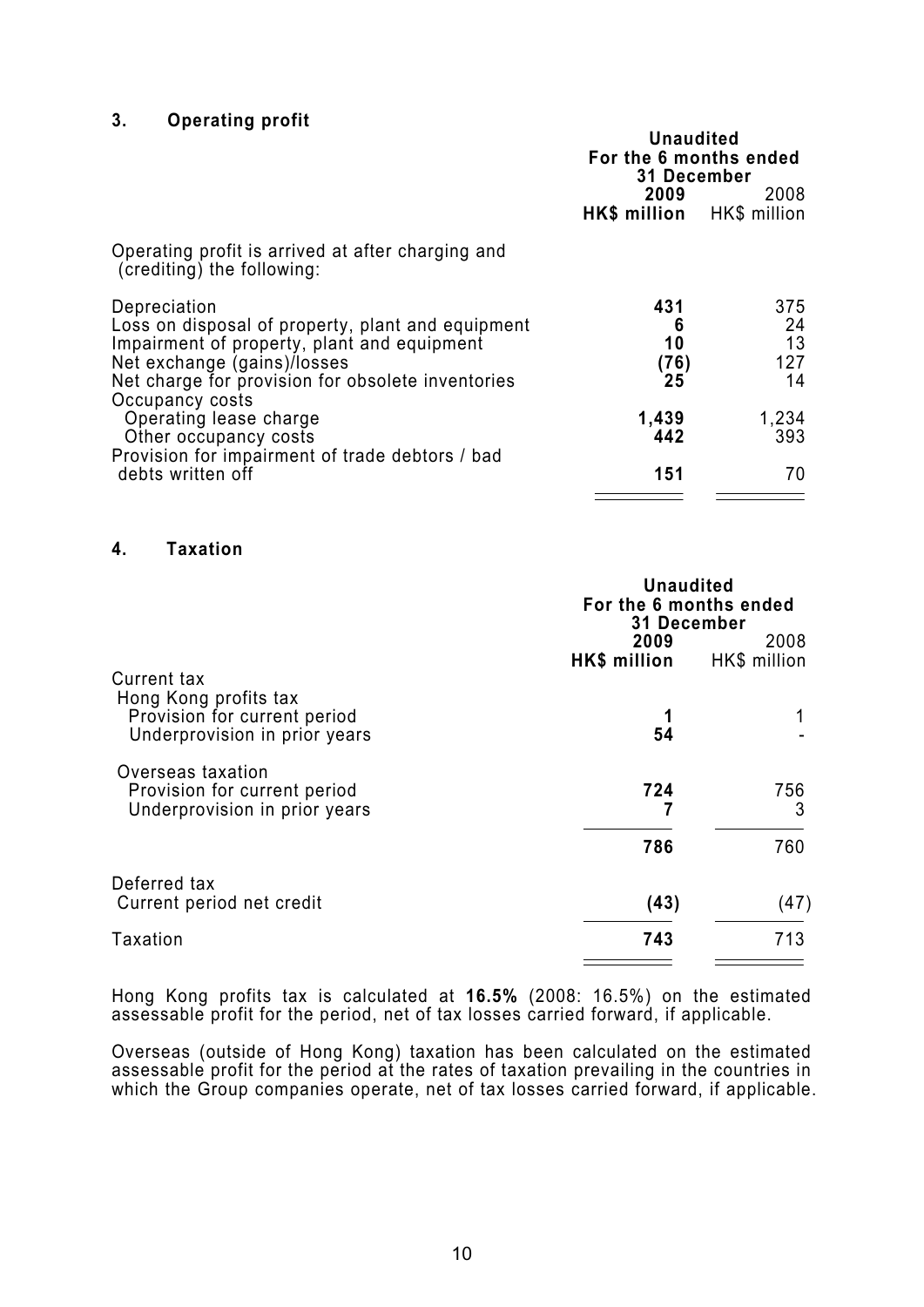# **4. Taxation (continued)**

Share of associates' taxation for the six months ended 31 December 2009 was a net tax charge of **HK\$23 million** (2008: a net tax charge of HK\$24 million) which has been included in the condensed consolidated income statement as share of results of associates.

#### **5. Interim dividend**

|                                                                     | <b>Unaudited</b><br>For the 6 months ended<br>31 December |                      |  |
|---------------------------------------------------------------------|-----------------------------------------------------------|----------------------|--|
|                                                                     | 2009<br><b>HK\$</b> million                               | 2008<br>HK\$ million |  |
| Interim dividend declared of HK\$0.74<br>(2008: HK\$0.80) per share | 946                                                       | 996                  |  |

The amount of interim dividend is based on **1,278,934,879** shares in issue on **3 February 2010** (2008: 1,245,049,934 shares in issue on 4 February 2009).

#### **6. Earnings per share**

#### **Basic**

Basic earnings per share is calculated by dividing the profit attributable to shareholders by the weighted average number of ordinary shares in issue during the period after adjusting the outstanding number of ordinary shares deemed to be issued as at the beginning of the period as a result of the scrip dividend (note).

|                                                                                                                   | <b>Unaudited</b><br>For the 6 months ended<br>31 December |                    |  |
|-------------------------------------------------------------------------------------------------------------------|-----------------------------------------------------------|--------------------|--|
|                                                                                                                   | 2009                                                      | 2008<br>(restated) |  |
| Profit attributable to shareholders (HK\$ million)                                                                | 2,705                                                     | 2,853              |  |
| Weighted average number of ordinary shares in issue<br>(million)<br>Adjustments for scrip shares (million) (note) | 1,246<br>31                                               | 1,243<br>31        |  |
|                                                                                                                   | 1,277                                                     | 1,274              |  |
| Basic earnings per share (HK\$ per share)                                                                         | 2.12                                                      | 2.24               |  |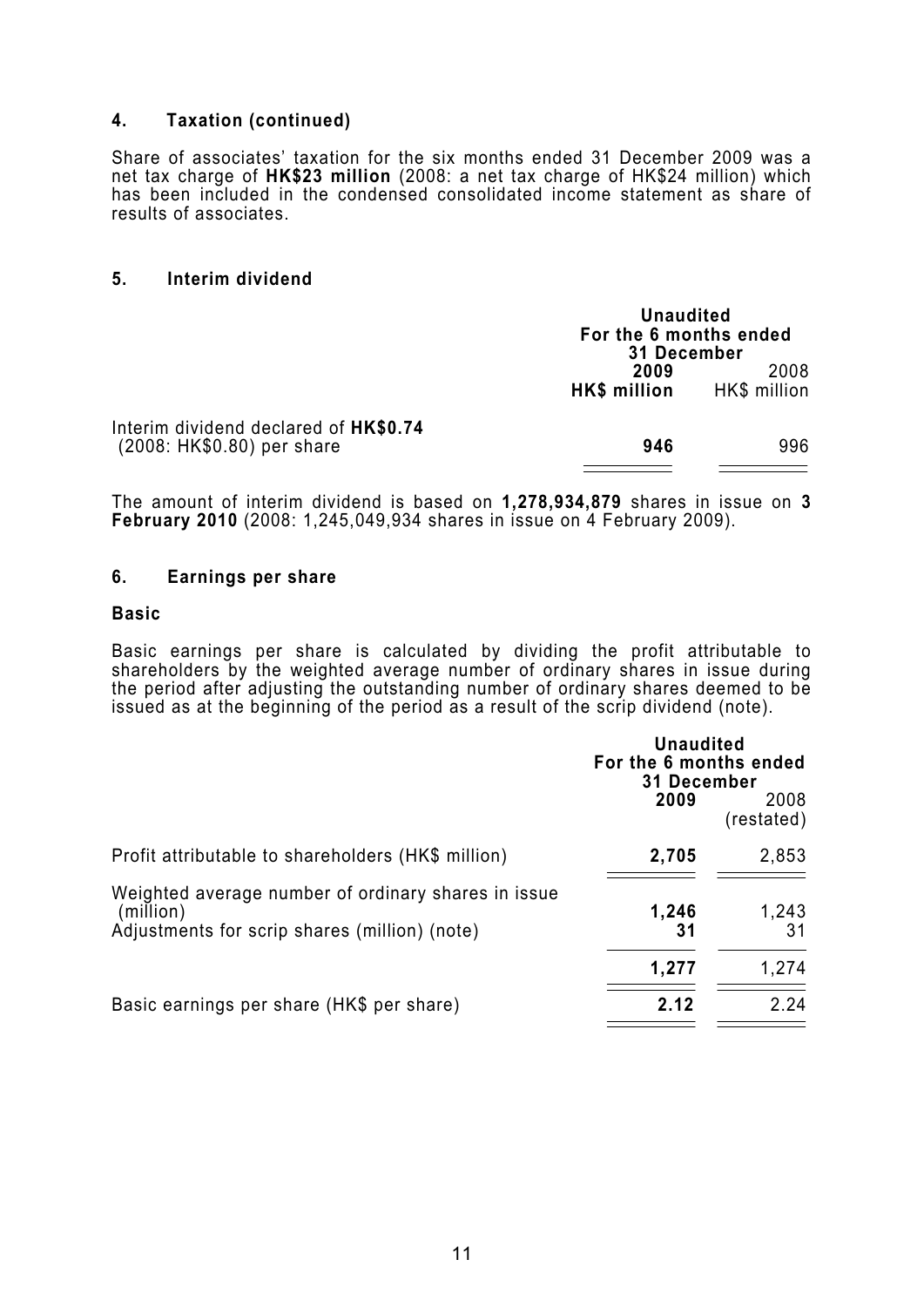# **6. Earnings per share (continued)**

### **Diluted**

Diluted earnings per share is calculated based on the profit attributable to shareholders, and the weighted average number of shares in issue during the period and the outstanding number of ordinary shares deemed to be issued as at the beginning of the period as a result of the scrip dividend (note) after adjusting for the number of dilutive potential ordinary shares granted under the Company's share option scheme.

|                                                                                                                                                              | <b>Unaudited</b><br>For the 6 months ended<br>31 December<br>2009 | 2008<br>(restated)            |
|--------------------------------------------------------------------------------------------------------------------------------------------------------------|-------------------------------------------------------------------|-------------------------------|
| Profit attributable to shareholders (HK\$ million)                                                                                                           | 2,705                                                             | 2,853                         |
| Weighted average number of ordinary shares in issue<br>(million)<br>Adjustments for scrip shares (million) (note)<br>Adjustments for share options (million) | 1,246<br>31<br>3                                                  | 1,243<br>31<br>$\overline{4}$ |
| Weighted average number of ordinary shares for diluted<br>earnings per share (million)                                                                       | 1,280                                                             | 1,278                         |
| Diluted earnings per share (HK\$ per share)                                                                                                                  | 2.11                                                              | 2.23                          |

Note: On 10 December 2009, the shareholders approved a special dividend of HK\$1.33 per share for the year ended 30 June 2009 by way of new fully paid shares ("scrip shares"). Approximately 31 million scrip shares were issued on 15 January 2010. The basic and diluted earnings per share for the six months ended 31 December 2008 have been restated since the scrip shares have been treated as outstanding as if the issue had occurred as at 1 July 2008.

### **7. Property, plant and equipment**

|                                    | <b>Unaudited</b><br>HK\$ million |
|------------------------------------|----------------------------------|
| Balance at 1 July 2009             | 4,228                            |
| Exchange translation               | 88                               |
| Additions                          | 743                              |
| Disposals                          | (16)                             |
| Depreciation (note 3)              | (431)                            |
| Impairment charge (note 3)         | (10)                             |
| <b>Balance at 31 December 2009</b> | 4,602                            |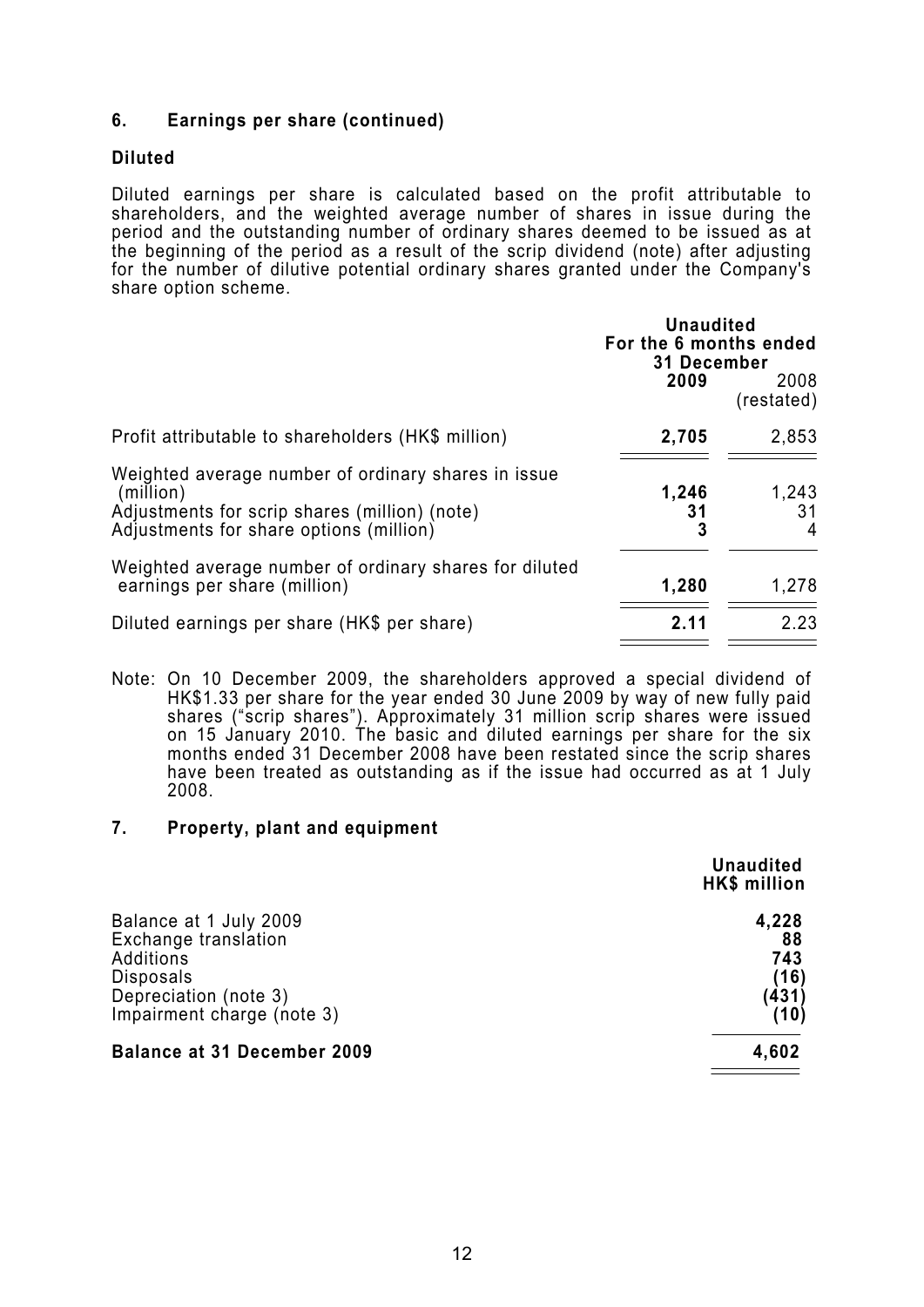# **8. Debtors, deposits and prepayments**

Debtors, deposits and prepayments include trade debtors. The ageing analysis by due date of trade debtors net of provision for impairment is as follows:

|                                                         | <b>Unaudited</b><br><b>31 December</b><br>2009<br>HK\$ million | Audited<br>30 June<br>2009<br>HK\$ million |
|---------------------------------------------------------|----------------------------------------------------------------|--------------------------------------------|
| Current                                                 | 2,048                                                          | 2,410                                      |
| $1-30$ days<br>31-60 days<br>61-90 days<br>Over 90 days | 299<br>196<br>85<br>261                                        | 246<br>137<br>76<br>170                    |
| Amount past due but not impaired                        | 841                                                            | 629                                        |
|                                                         | 2,889                                                          | 3,039                                      |

The Group's sales to retail customers are made in cash, bank transfer or by credit card. The Group also grants credit period, which is usually 30 to 60 days to certain wholesale and franchise customers.

### **9. Creditors and accrued charges**

Creditors and accrued charges include trade creditors and their ageing analysis is as follows:

|                                         | <b>Unaudited</b><br>31 December<br>2009<br><b>HK\$</b> million | Audited<br>30 June<br>2009<br>HK\$ million |
|-----------------------------------------|----------------------------------------------------------------|--------------------------------------------|
| $0-30$ days<br>31-60 days<br>61-90 days | 721<br>54<br>9                                                 | 1,065<br>59<br>17                          |
| Over 90 days                            | 10                                                             | 24                                         |
|                                         | 794                                                            | 1,165                                      |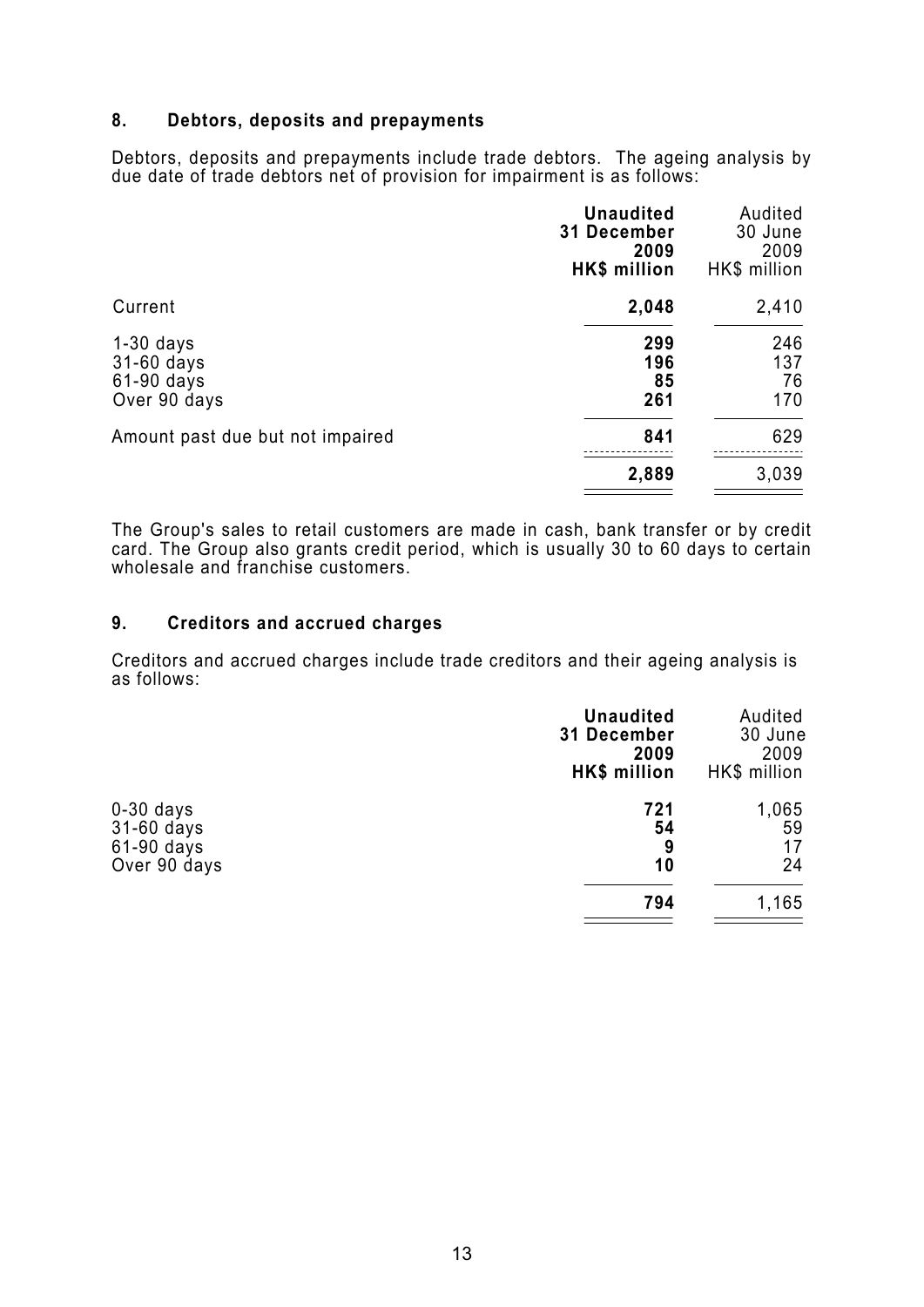#### **10. Share capital**

|                                                                                              | <b>Unaudited</b><br>31 December<br>2009<br>HK\$ million          | Audited<br>30 June<br>2009<br>HK\$ million     |
|----------------------------------------------------------------------------------------------|------------------------------------------------------------------|------------------------------------------------|
| <b>Authorised</b><br>2,000,000,000 shares of HK\$0.10 each                                   | 200                                                              | 200                                            |
|                                                                                              | Number of shares of<br><b>HK\$0.10</b><br>each<br><b>Million</b> | <b>Nominal</b><br>value<br><b>HK\$ million</b> |
| <b>Issued and fully paid</b><br>Balance at 1 July 2009<br>Exercise of share options (note 1) | 1,246                                                            | 125                                            |
| <b>Balance at 31 December 2009</b>                                                           | 1,248                                                            | 125                                            |

- Note1: During the period, **1,495,000** ordinary shares of **HK\$0.10** each were issued in respect of the share options exercised by Directors and employees under the share option scheme at exercise prices in the range of **HK\$24.20** to **HK\$42.58** each (representing a premium in the range of **HK\$24.10** to **HK\$42.48** each).
- Note 2: On 10 December 2009, the shareholders approved a final dividend of HK\$0.72 per share and a special dividend of HK\$1.33 per share for the year ended 30 June 2009. The shareholders were provided with an option to receive the final dividend in form of shares in lieu of cash while the special dividend was paid out in form of shares. On 15 January, 2010, 531,079 and 30,816,866 shares were issued in respect of the final dividend and special dividend respectively.

#### **11. Comparative Figures**

Certain comparative figures relating to the operating costs, cost of goods sold and segment information have been reclassified to conform with the current period's presentation.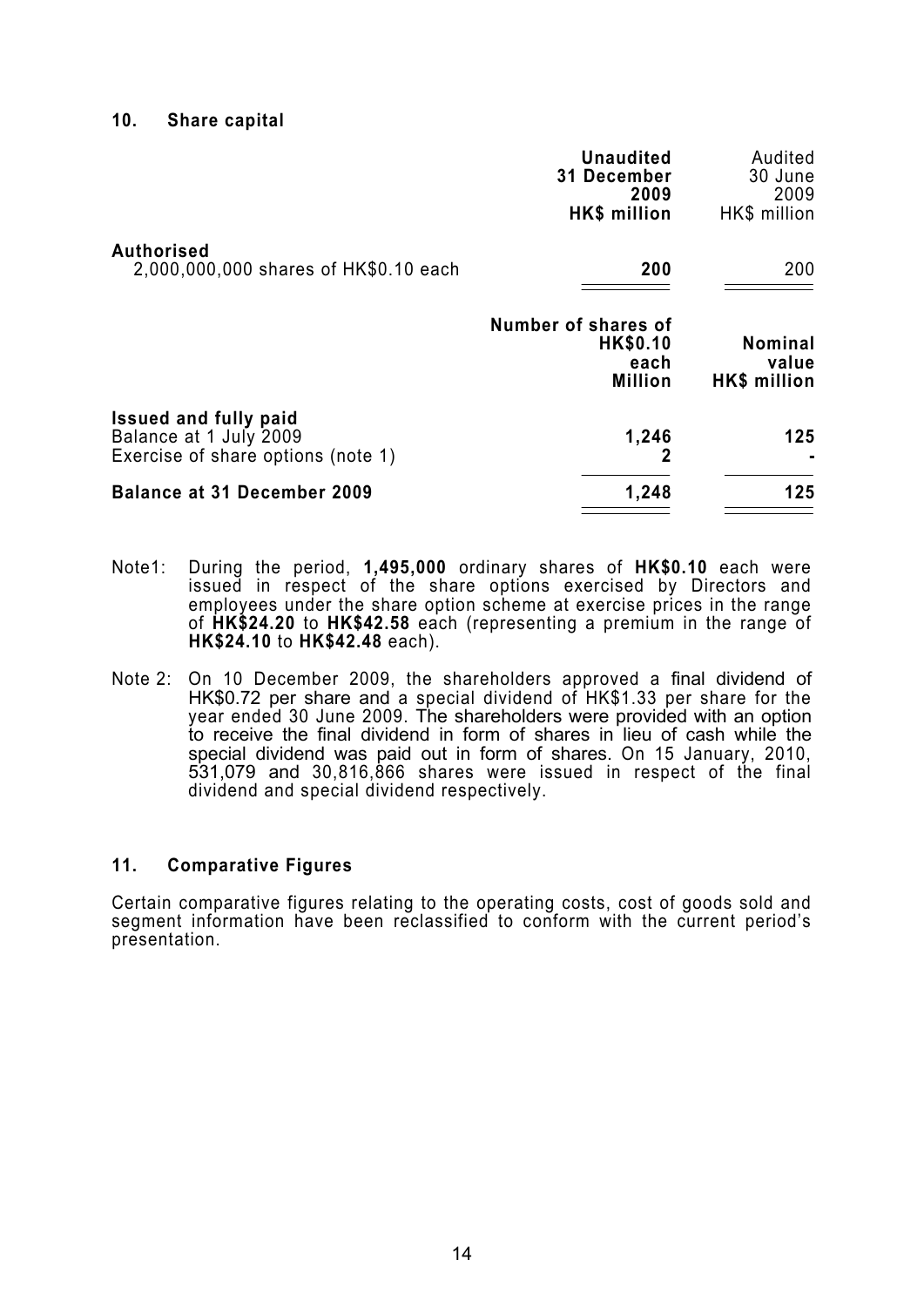### **MANAGEMENT DISCUSSION AND ANALYSIS**

# **REVENUE ANALYSIS**

The Group's turnover was HK\$18.5 billion (1H FY08/09: HK\$19.1 billion), representing 3.1% year-on-year decline. In local currency, the Group's turnover fell 5.6%. Retail, wholesale and licensing contributed turnover of HK\$9,624 million, HK\$8,738 million and HK\$92 million representing 52.1%, 47.3% and 0.5% of the Group's turnover respectively.

### **Turnover by Products**

|                          | For the 6 months ended 31 December |                                    |                 |                             |          |                   |  |
|--------------------------|------------------------------------|------------------------------------|-----------------|-----------------------------|----------|-------------------|--|
|                          | 2009                               |                                    |                 | 2008                        |          | Change in %       |  |
| <b>PRODUCT DIVISIONS</b> | HK\$<br>million                    | $%$ to<br>Group<br><b>Turnover</b> | HK\$<br>million | $%$ to<br>Group<br>Turnover | HK\$     | Local<br>currency |  |
| casual                   | 8,939                              | 48.4%                              | 8,838           | 46.4%                       | 1.1%     | $-0.9%$           |  |
| women's casual           | 6,515                              | 35.3%                              | 6,426           | 33.7%                       | 1.4%     | $-0.7%$           |  |
| men's casual             | 2,424                              | 13.1%                              | 2,412           | 12.7%                       | 0.5%     | $-1.5%$           |  |
| edc                      | 4,378                              | 23.7%                              | 4,582           | 24.0%                       | $-4.5%$  | $-6.6%$           |  |
| edc women                | 3,129                              | 17.0%                              | 3,288           | 17.2%                       | $-4.8%$  | $-6.9%$           |  |
| edc men                  | 704                                | 3.8%                               | 736             | 3.9%                        | $-4.4%$  | $-6.7%$           |  |
| edc others <sup>^</sup>  | 545                                | 2.9%                               | 558             | 2.9%                        | $-2.4%$  | $-4.7%$           |  |
| collection               | 1,716                              | 9.3%                               | 1,681           | 8.8%                        | 2.1%     | $-0.1%$           |  |
| women's collection       | 1,277                              | 6.9%                               | 1,235           | 6.5%                        | 3.4%     | 1.2%              |  |
| men's collection         | 439                                | 2.4%                               | 446             | 2.3%                        | $-1.4%$  | $-3.7%$           |  |
| others                   | 3,442                              | 18.6%                              | 3,963           | 20.8%                       | $-13.1%$ | $-14.9%$          |  |
| accessories              | 919                                | 5.0%                               | 991             | 5.2%                        | $-7.3%$  | $-9.4%$           |  |
| kids                     | 595                                | 3.2%                               | 667             | 3.5%                        | $-10.8%$ | $-12.4%$          |  |
| shoes                    | 473                                | 2.6%                               | 652             | 3.4%                        | $-27.4%$ | $-28.7%$          |  |
| bodywear                 | 464                                | 2.5%                               | 451             | 2.4%                        | 2.8%     | 0.4%              |  |
| sports                   | 355                                | 1.9%                               | 448             | 2.3%                        | $-20.6%$ | $-22.2%$          |  |
| de. corp                 | 193                                | 1.0%                               | 164             | 0.9%                        | 17.4%    | 14.4%             |  |
| red earth                | 7                                  | 0.0%                               | 16              | 0.1%                        | $-53.7%$ | $-54.1%$          |  |
| others <sup>®</sup>      | 436                                | 2.4%                               | 574             | 3.0%                        | $-24.1%$ | $-25.2%$          |  |
| <b>TOTAL</b>             | 18,475                             | 100.0%                             | 19,064          | 100.0%                      | $-3.1%$  | $-5.6%$           |  |

^ edc others include edc kids, edc shoes, edc accessories and edc bodywear

\* others include salon, licensing income & licensed products like timewear, eyewear, jewellery, bed & bath, houseware, etc.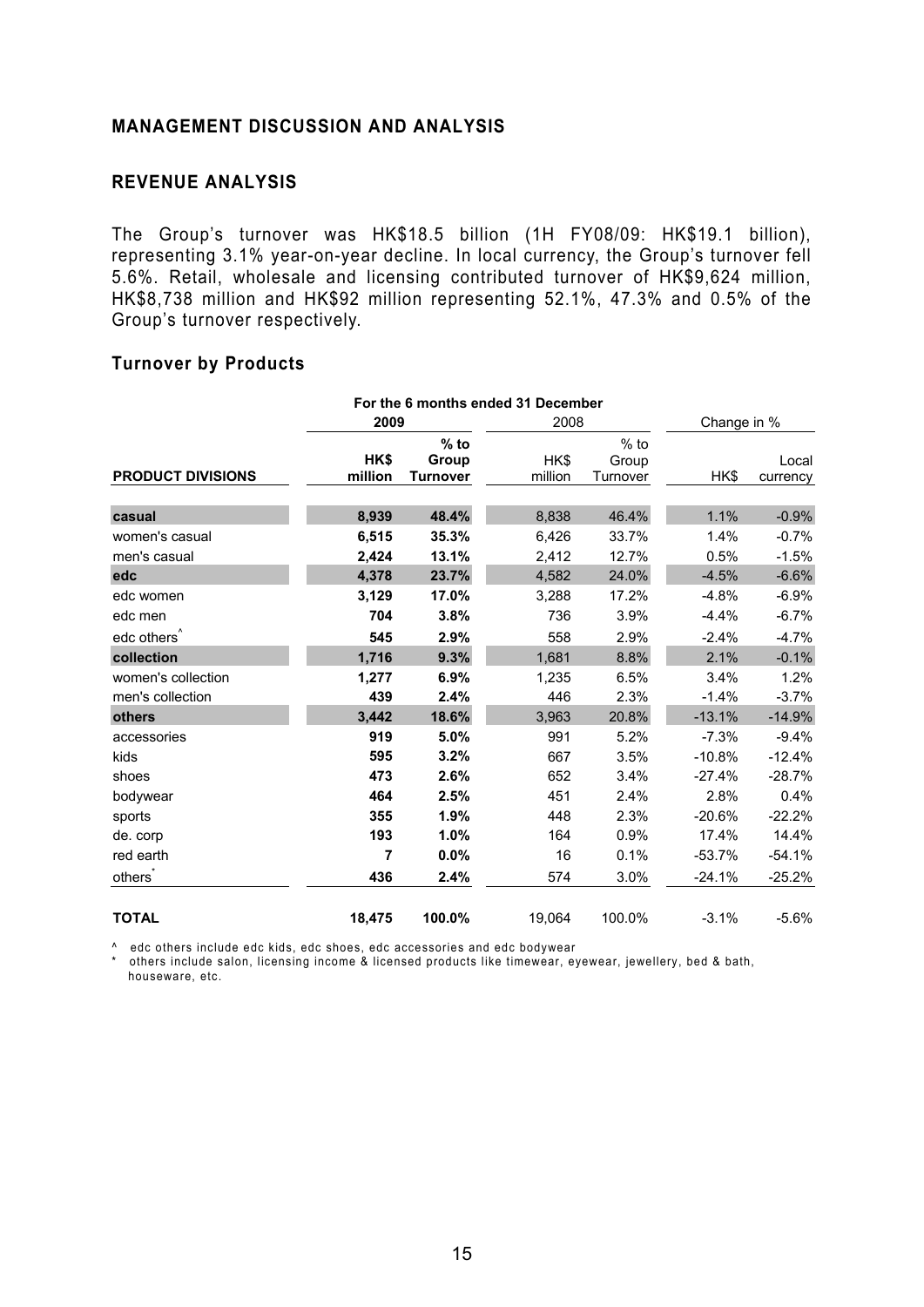# **Turnover by Countries**

| For the 6 months ended 31 December |              |                 |         |             |          |          |
|------------------------------------|--------------|-----------------|---------|-------------|----------|----------|
|                                    | 2008<br>2009 |                 |         | Change in % |          |          |
|                                    |              | $%$ to          |         | $%$ to      |          |          |
|                                    | HK\$         | Group           | HK\$    | Group       |          | Local    |
| <b>COUNTRIES</b> #                 | million      | <b>Turnover</b> | million | Turnover    | HK\$     | currency |
|                                    |              |                 |         |             |          |          |
| <b>EUROPE</b>                      | 15,705       | 85.0%           | 16,207  | 85.0%       | $-3.1%$  | $-5.4%$  |
| Germany* ##                        | 8,317        | 45.0%           | 8.556   | 44.9%       | $-2.8%$  | $-5.6%$  |
| Benelux*                           | 2,741        | 14.8%           | 2,873   | 15.1%       | $-4.6%$  | $-6.3%$  |
| France                             | 1,613        | 8.7%            | 1,719   | 9.0%        | $-6.2%$  | $-7.6%$  |
| Austria                            | 833          | 4.5%            | 833     | 4.4%        | $-0.1%$  | $-2.5%$  |
| Scandinavia                        | 797          | 4.3%            | 917     | 4.8%        | $-13.0%$ | $-12.9%$ |
| Switzerland                        | 775          | 4.2%            | 655     | 3.4%        | 18.4%    | 11.0%    |
| U.K.                               | 252          | 1.4%            | 229     | 1.2%        | 10.0%    | 14.4%    |
| Italy                              | 174          | 1.0%            | 205     | 1.1%        | $-15.0%$ | $-16.0%$ |
| Spain                              | 165          | 0.9%            | 173     | 0.9%        | $-4.8%$  | $-6.0%$  |
| Ireland                            | 19           | 0.1%            | 40      | 0.2%        | $-53.7%$ | $-54.2%$ |
| Portugal                           | 16           | 0.1%            | 7       | 0.0%        | 118.3%   | 105.8%   |
| <b>Others</b>                      | 3            | 0.0%            | 0       | 0.0%        | n.a.     | n.a.     |
| <b>ASIA PACIFIC</b>                | 2,178        | 11.8%           | 2,299   | 12.1%       | $-5.3%$  | $-9.4%$  |
| $Macau^{\# \# \#}$                 | 882          | 4.8%            | 1,029   | 5.4%        | $-14.3%$ | $-17.6%$ |
| Australia and New Zealand          | 494          | 2.7%            | 411     | 2.2%        | 20.0%    | 5.3%     |
| Hong Kong**                        | 362          | 1.9%            | 396     | 2.1%        | $-8.6%$  | $-8.6%$  |
| Singapore                          | 200          | 1.1%            | 206     | 1.1%        | $-3.0%$  | $-4.7%$  |
| Taiwan                             | 134          | 0.7%            | 142     | 0.7%        | $-5.4%$  | $-3.9%$  |
| Malaysia                           | 106          | 0.6%            | 115     | 0.6%        | $-8.0%$  | $-7.3%$  |
| <b>NORTH AMERICA AND OTHERS</b>    | 592          | 3.2%            | 558     | 2.9%        | 6.2%     | 3.7%     |
| Canada                             | 310          | 1.7%            | 291     | 1.5%        | 6.9%     | 1.7%     |
| United States*                     | 282          | 1.5%            | 267     | 1.4%        | 5.6%     | 5.9%     |
| <b>TOTAL</b>                       | 18.475       | 100.0%          | 19,064  | 100.0%      | $-3.1%$  | $-5.6%$  |

n.a. Means not applicable

# Country as a whole includes retail stores, outlet stores, edc standalone stores and e-shop

## Germany sales includes wholesale sales to other European countries mainly Russia, Poland, Greece, and Croatia

### Macau sales includes wholesale sales to other countries mainly China, Middle East, Thailand, and India

**Includes licensing** 

\*\* Includes salon

^ Turnover by countries for the 6 months ended 31 December 2008 were restated for comparison purpose as a result of the adoption of the new IFRS 8 "Operating Segments"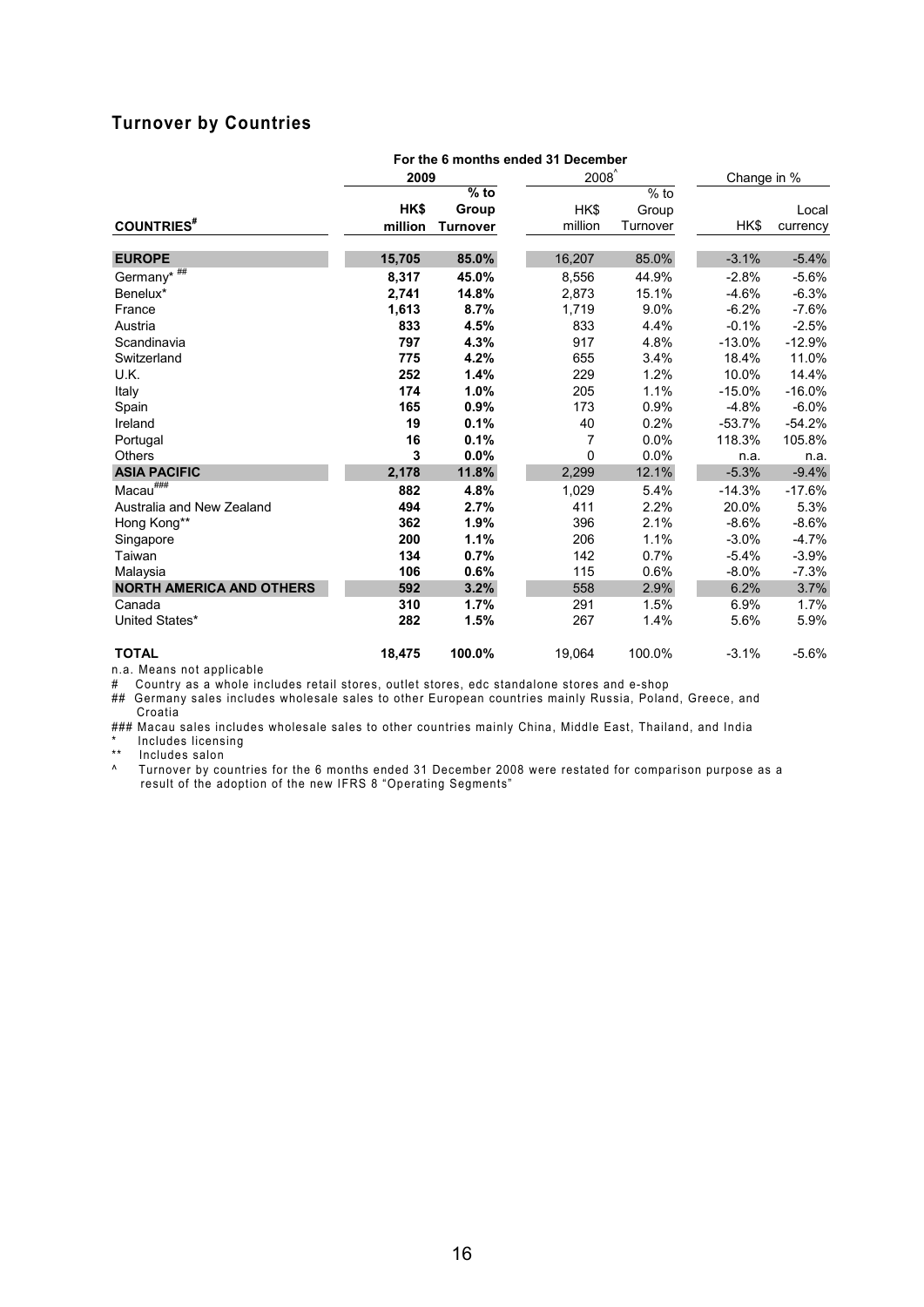# **Turnover by Distribution Channels**

|                             |         |                 | For the 6 months ended 31 December |          |           |             |
|-----------------------------|---------|-----------------|------------------------------------|----------|-----------|-------------|
|                             | 2009    |                 |                                    | 2008     |           | Change in % |
|                             |         | $\sqrt{6}$ to   |                                    | $%$ to   |           |             |
| <b>KEY DISTRIBUTION</b>     | HK\$    | Group           | HK\$                               | Group    |           | Local       |
| <b>CHANNELS</b>             | million | <b>Turnover</b> | million                            | Turnover | HK\$      | currency    |
| <b>RETAIL#</b>              | 9,624   | 52.1%           | 8,791                              | 46.1%    | 9.5%      | 5.5%        |
|                             |         |                 |                                    |          |           |             |
| Europe                      | 7,905   | 42.8%           | 7,158                              | 37.6%    | 10.4%     | 6.5%        |
| Asia Pacific                | 1,287   | $7.0\%$         | 1,245                              | 6.5%     | 3.4%      | $-1.3%$     |
| North America               | 432     | 2.3%            | 388                                | 2.0%     | 11.6%     | 8.5%        |
| <b>WHOLESALE</b>            | 8,738   | 47.3%           | 10.150                             | 53.2%    | $-13.9%$  | $-15.4%$    |
| Europe                      | 7,783   | 42.1%           | 9,031                              | 47.3%    | $-13.8\%$ | $-15.0\%$   |
| Asia Pacific                | 872     | 4.7%            | 1,026                              | 5.4%     | $-15.0\%$ | $-18.6%$    |
| North America and Others    | 83      | 0.5%            | 93                                 | 0.5%     | $-11.2\%$ | $-13.7%$    |
| <b>LICENSING AND OTHERS</b> | 113     |                 |                                    |          | $-8.3%$   |             |
|                             |         | 0.6%            | 123                                | 0.7%     |           | $-8.7%$     |
| Licensing                   | 92      | 0.5%            | 95                                 | 0.5%     | $-3.3%$   | $-3.8%$     |
| Salon                       | 18      | 0.1%            | 28                                 | 0.2%     | $-34.3\%$ | $-34.3%$    |
| <b>Others</b>               | 3       | $0.0\%$         | 0                                  | $0.0\%$  | 3461.9%   | 619.0%      |
| <b>TOTAL</b>                | 18,475  | 100.0%          | 19,064                             | 100.0%   | $-3.1%$   | $-5.6\%$    |

# Retail sales includes sales from e-shop in countries where available

### **Retail**

The retail turnover growth of 9.5% year-on-year was mainly driven by 10.2% yearon-year increase in retail selling space as compared to 31 December 2008 (net change from 30 June 2009: +5.9%) and the continual growth of turnover contribution from e-club members.

The retail operating environment remained volatile but we noticed some signs of improvement in the second quarter of the financial year. Retail turnover local currency growth accelerated from 4.5% in the first quarter of the financial year to 6.3% in the second quarter. While comparable store sales still fell 1.2% year-onyear in the first half of the financial year, it improved substantially from -3.5% in the first quarter to 0.4% in the second quarter.

#### **Retail Performance Scorecard**

|                                             | For the 6 months ended 31 December |          |  |
|---------------------------------------------|------------------------------------|----------|--|
|                                             | 2009                               | 2008     |  |
| Year-on-year local currency turnover growth | 5.5%                               | $12.4\%$ |  |
| Segment EBIT Margin ^                       | 15.2%                              | 14.7%    |  |
| No. of POS*                                 | 829                                | 774      |  |
| Sales area $(m2)$                           | 332.053                            | 301.340  |  |
| Year-on-year change in sales area           | 10.2%                              | 17.4%    |  |
| Comparable store sales growth               | $-1.2%$                            | 6.3%     |  |

\* calculation excludes salon

segment EBIT margin for the 6 months ended 31 December 2008 was restated as the basis of EBIT and EBIT margin have been changed as a result of the adoption of the new IFRS 8 "Operating Segments"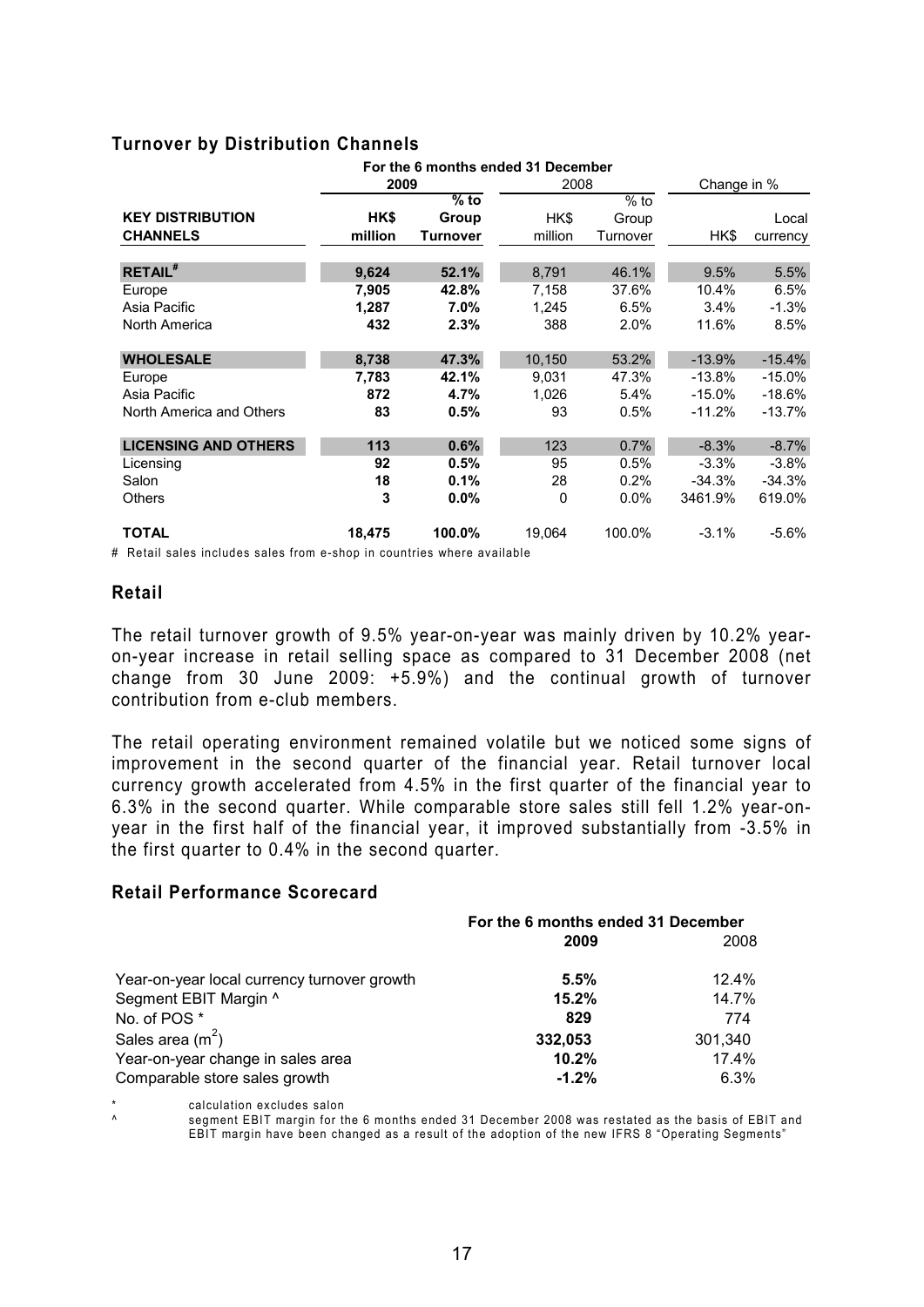During the reporting period, the Group grew the retail distribution network by opening 46 and closing 18 directly managed retail stores bringing the total number of directly managed retail stores to 829 at 31 December 2009. Our retail selling space grew 5.9% to 332,053  $m^2$  as compared to 30 June 2009. The focus has been on the quality of our new store locations. Among the new stores opened in the reporting period are the two new concept stores in Oldenburg, Germany and Tsim Sha Tsui, Hong Kong. The market response to these two new stores has been positive.

|                      | As at 31 December 2009 |                 |              |             |                |                   |
|----------------------|------------------------|-----------------|--------------|-------------|----------------|-------------------|
|                      | No. of                 | Net:<br>opened: | <b>Sales</b> | Change in   | No. of<br>comp | <b>Comp-store</b> |
|                      | store                  | stores*:        | area $m2$    | sales area* | stores         | sales growth      |
| <b>Europe</b>        | 413                    | 28              | 236,521      | 6.9%        | 260            | $-0.7%$           |
| Germany **           | 170                    | $\,6$           | 120,223      | $5.2\%$     | 118            | $-0.7%$           |
| <b>Benelux</b>       | 83                     | 5               | 36,518       | 5.3%        | 60             | $-2.2%$           |
| France               | 50                     | 2               | 23,375       | 14.0%       | 37             | $-4.6%$           |
| Switzerland          | 39                     | 5               | 16,404       | 15.7%       | 22             | 8.9%              |
| U.K.                 | 35                     | 6               | 10,800       | $-0.4%$     | 10             | $-4.6%$           |
| Austria              | 13                     | 1               | 13,320       | 2.5%        | 7              | $-3.7%$           |
| Scandinavia          | 13                     | 3               | 9,112        | 24.4%       | 3              | 12.2%             |
| Spain                | 7                      | (1)             | 4,979        | 2.8%        | 3              | $-4.5%$           |
| Portugal             | $\overline{2}$         |                 | 1,667        | n.a.        |                | n.a.              |
| Ireland              | 1                      | 1               | 123          | n.a.        |                | n.a.              |
| <b>Asia Pacific</b>  | 337                    | $(1)$ :         | 66,616       | 4.0%        | 220            | $-5.4%$           |
| Australia            | 157                    | 1               | 23,131       | 7.0%        | 97             | $-2.3%$           |
| Taiwan               | 88                     | $(1)$ :         | 8,220        | 2.9%        | 53             | $-6.1%$           |
| Malaysia             | 29                     | $(1)$ .         | 8,464        | $-1.0\%$    | 26             | $-4.8%$           |
| Hong Kong            | 24                     | (1)             | 13,045       | 3.3%        | 18             | $-6.2%$           |
| Singapore            | 23                     |                 | 9,048        | $5.3\%$     | 17             | $-12.2%$          |
| New Zealand          | 13                     | $\overline{2}$  | 3,006        | $6.7\%$     | 6              | 4.2%              |
| Macau                | 3                      | (1)             | 1,702        | -8.7%       | 3              | 0.6%              |
| <b>North America</b> | 79                     | $\mathbf 1$     | 28,916       | 2.5%        | 62             | 0.4%              |
| Canada               | 49                     |                 | 16,953       | $0.8\%$     | 40             | 2.9%              |
| United States **     | 30                     | 1               | 11,963       | $5.2\%$     | 22             | $-2.4%$           |
| <b>Total</b>         | 829                    | 28              | 332,053      | 5.9%        | 542            | $-1.2%$           |

# **Directly managed retail stores by countries**

n.a. Means not applicable

Net change from 30 June 2009

All e-shops within Europe are shown as 1 comparable store in Germany and the e-shop in U.S. is shown as 1 comparable store in U.S.

Customer loyalty continued to play a major role in driving retail turnover growth. As at 31 December 2009, the number of e-club members grew to about 6 million worldwide.

In view of the success of e-club, the Group will put even more effort in enhancing this loyalty program to reward our loyal customers and strengthen the loyalty of our customer base by bringing retail-members to our e-shop and e-shop-members to our retail stores.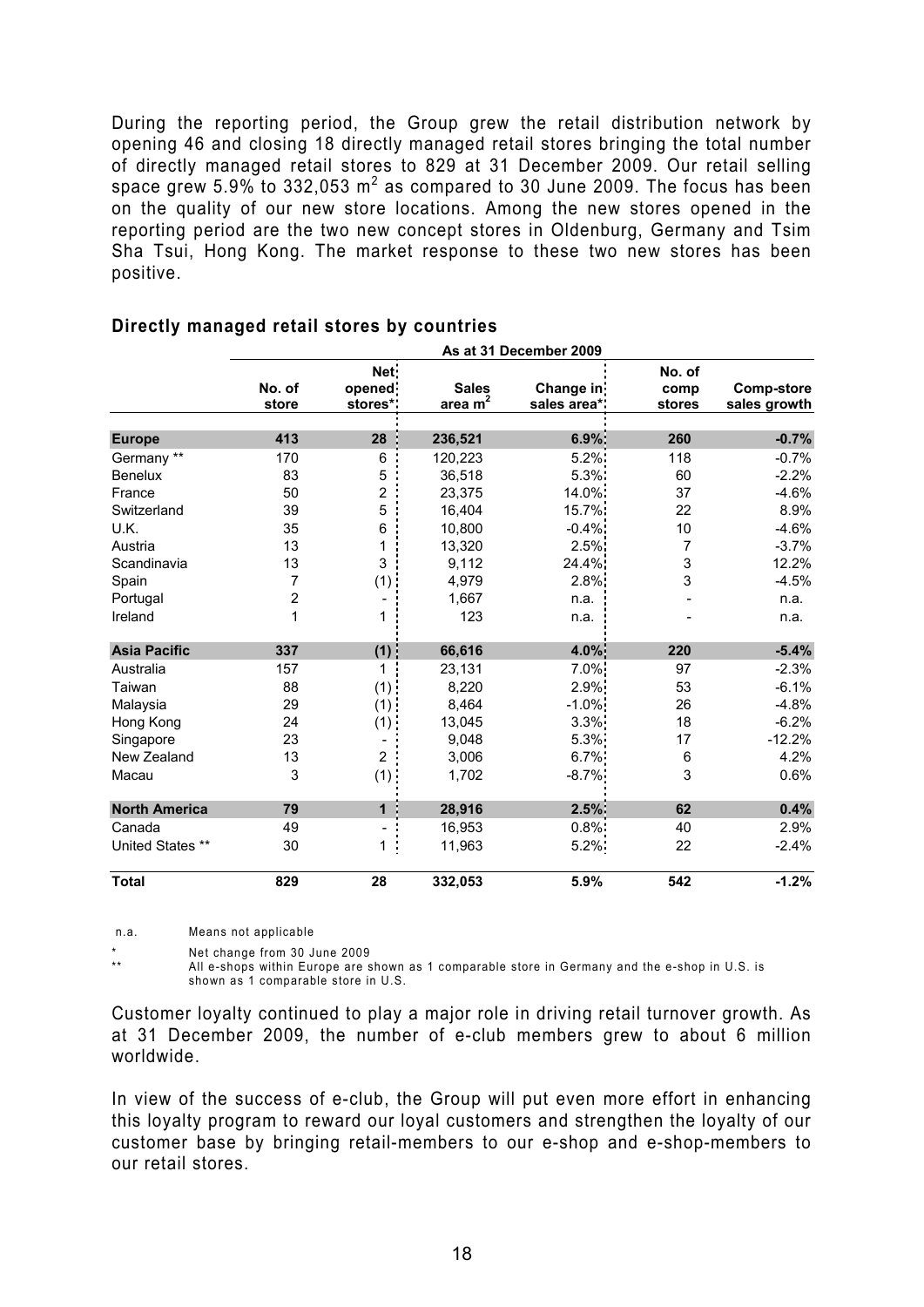# **Retail turnover by countries**



# **Total retail turnover: HK\$9,624 million**

Country, HK\$ million, % of retail turnover

% HK\$ growth (% local currency growth)

\* Italy's retail turnover represented retail turnover from its e-shop which was first launched in the reporting period

# **Europe**

The Group recorded HK\$7,905 million retail turnover in Europe (1H FY08/09: HK\$7,158 million) representing a local currency growth of 6.5%. Comparable store sales slightly declined 0.7% year-on-year due to a decline of comparable store traffic, partially offset by an increase in conversion rate. Comparable store sales growth in the second quarter, however, improved to 0.9% from -2.9% in the first quarter.

**Germany** continued to be the Group's largest retail market and generated HK\$4,685 million retail turnover with -0.7% comparable store sales growth. **Switzerland**, being the Group's third largest retail market in the reporting period, delivered a retail turnover of HK\$560 million, representing 19.6% year-on-year growth in local currency. Its robust retail turnover growth was mainly driven by 8.9% comparable store sales growth and 30.1% year-on-year increase in its retail selling space as compared to 31 December 2008.

During the reporting period, our e-shop platform in Europe extended its reach to Czech Republic, Italy, Poland, Hungary and Greece, where we have no directly managed retail stores at present. The launch of e-shop in these countries will facilitate us in reaching our target customers in an efficient and cost-effective way.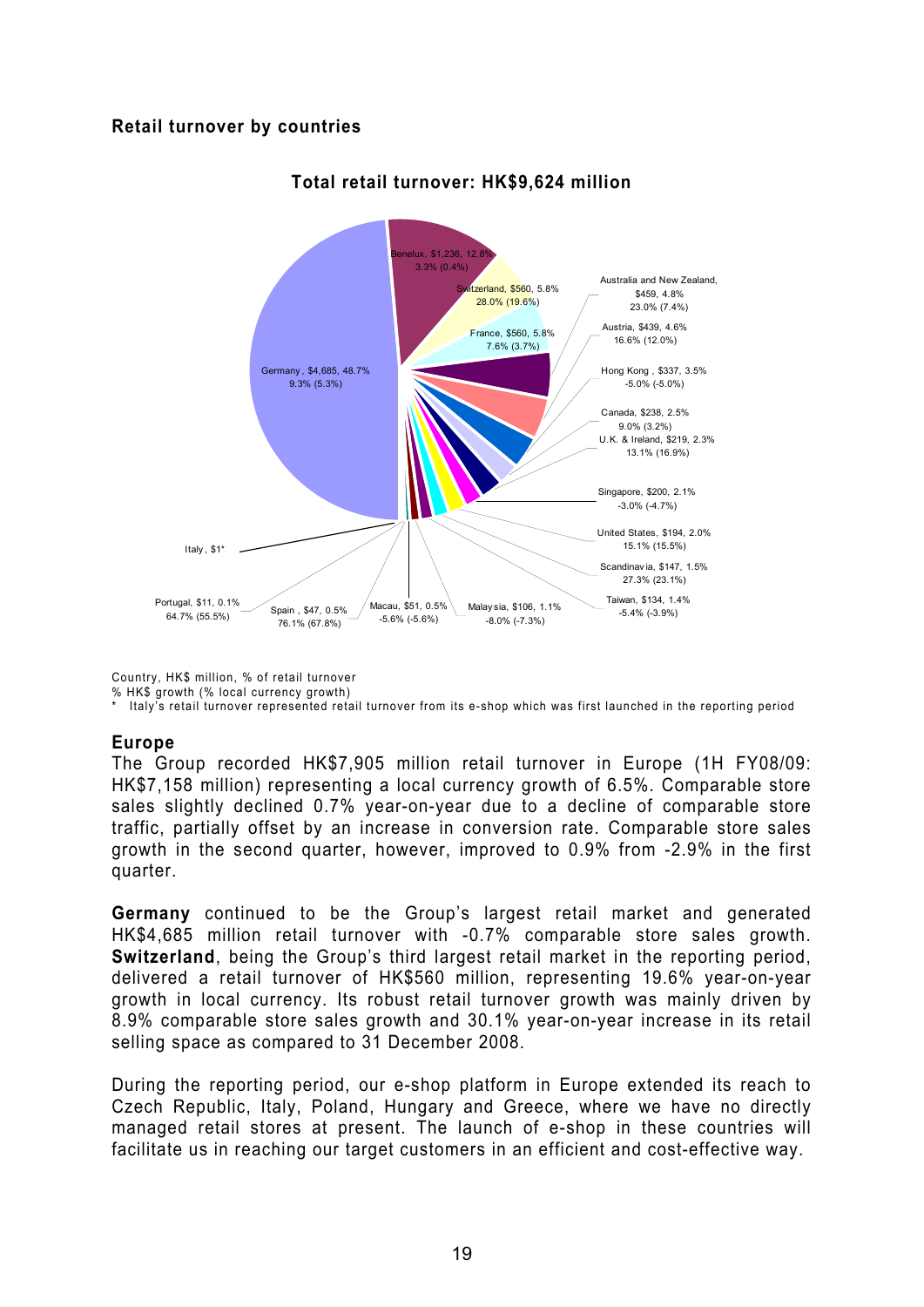# **Asia Pacific**

Asia Pacific delivered a retail turnover of HK\$1,287 million (1H FY08/09: HK\$1,245 million) representing a year-on-year decline of 1.3% in local currency. The retail turnover of **Australia and New Zealand** grew to HK\$459 million, representing 7.4% year-on-year increase in local currency mainly driven by 12.9% year-on-year increase in retail selling space while its comparable store sales dropped 1.9%.

In view of the success of our e-club loyalty program in Europe, the concept was launched in Australia and New Zealand, replacing the previous program. Following a successful introduction, the Group will consider rolling out this program to other markets in Asia Pacific in the future.

### **North America**

North America generated HK\$432 million retail turnover representing 8.5% year-onyear growth in local currency. The **U.S. and Canada** delivered retail turnover of HK\$194 million and HK\$238 million respectively. The retail turnover growth of the region continued to benefit from non-comparable stores sales growth while the regional comparable store sales grew 0.4% year-on-year.

Retail sales growth momentum in North America had showed a solid improvement in the second quarter of the financial year, especially in November and December 2009, driven by better comparable store traffic. In addition, customers also appeared to buy more items in these two months leading to higher year-on-year increase in the number of items per transaction achieved in November and December 2009.

# **Wholesale**

Wholesale turnover of the Group was HK\$8,738 million representing 13.9% yearon-year decrease. The year-on-year wholesale turnover decline was mainly due to loss of turnover from bankrupt customers, lower demand from existing wholesale customers, as well as our effort in rationalising the list of wholesale accounts to enhance efficiency and brand loyalty, which has a short term impact, but longer term, will have a positive effect on the top line and profitability of our wholesale channel as well as on our brand.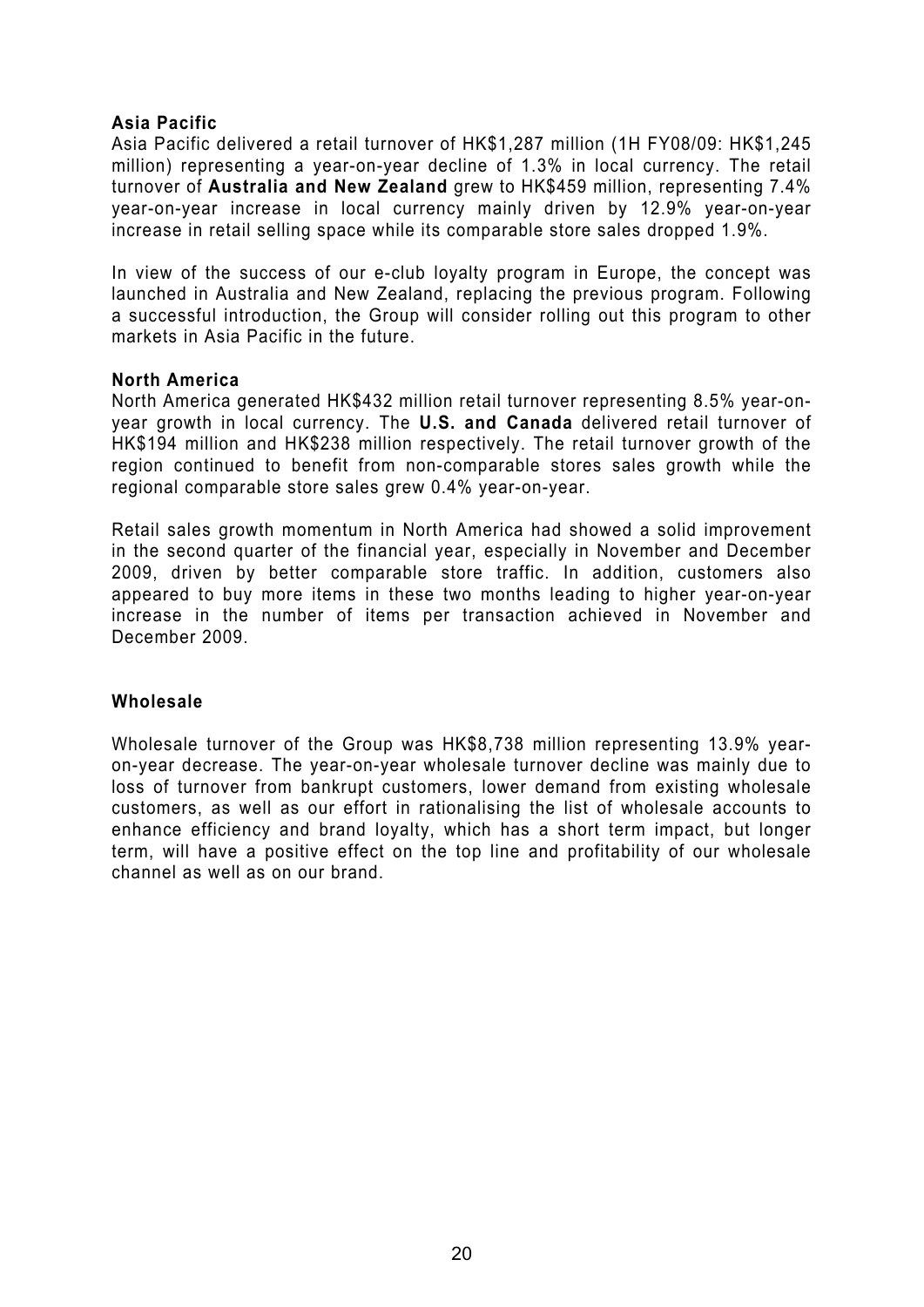### **Wholesale Performance Scorecard**

|                                              | For the 6 months ended 31 December |          |  |
|----------------------------------------------|------------------------------------|----------|--|
|                                              | 2009                               | 2008     |  |
| Year-on-year local currency turnover growth  | $-15.4%$                           | $-2.9\%$ |  |
| Segment EBIT Margin ^                        | 25.3%                              | 27.0%    |  |
| No. of controlled space POS                  | 12.946                             | 15.150   |  |
| Controlled space area $(m^2)$                | 806,458                            | 800,935  |  |
| Year-on-year change in controlled space area | 0.7%                               | 15.2%    |  |

^ segment EBIT margin for the 6 months ended 31 December 2008 was restated as the basis of EBIT and EBIT margin have been changed as a result of the adoption of the new IFRS 8 "Operating Segments"

# **Wholesale Distribution Channel by Countries (controlled space only)**

|                                        |                |                                     |                   |                                          |                          | As at 31 December 2009       |                          |                                         |                  |                              |                |                                         |
|----------------------------------------|----------------|-------------------------------------|-------------------|------------------------------------------|--------------------------|------------------------------|--------------------------|-----------------------------------------|------------------|------------------------------|----------------|-----------------------------------------|
|                                        |                | Franchise stores**                  |                   |                                          |                          | Shop-in-stores**             |                          |                                         |                  | Identity Corners**           |                |                                         |
| <b>COUNTRIES</b>                       | stores         | No. of Sales area<br>m <sup>2</sup> | opened<br>stores* | Net.<br>Net change in<br>sales:<br>area* | No. of<br>stores         | Sales area<br>m <sup>2</sup> | opened<br>stores*        | Net.<br>Net change in<br>sales<br>area* | No. of<br>stores | Sales area<br>m <sup>2</sup> | Net<br>opened  | Net<br>change in<br>stores* sales area* |
|                                        |                |                                     |                   |                                          |                          |                              |                          |                                         |                  |                              |                |                                         |
| <b>ESPRIT EUROPE</b>                   | 1,216          | 302.947                             | (15)              | 3.7%                                     | 5,047                    | 204,452                      | (125)                    | $-2.4%$                                 | 5,303            | 119,163                      | (563)          | $-8.4%$                                 |
| Germany                                | 418            | 124,922                             | $\overline{4}$    | 8.2%                                     | 3,907                    | 164,608                      | (147)                    | $-3.2%$                                 | 2,827            | 57,894                       | (351)          | $-11.6%$                                |
| Benelux                                | 177            | 51,123                              | $\overline{1}$    | 1.1%                                     | 184                      | 7,737                        | (11)                     | $-4.4%$                                 | 754              | 18,937                       | (92)           | $-3.0%$                                 |
| France                                 | 273            | 45,027                              | (1)               | 4.7%                                     | 369                      | 10,515                       | ٠                        | 0.4%                                    | 459              | 11,887                       | (29)           | $-6.0%$                                 |
| Scandinavia                            | 123            | 36,120                              | $\overline{1}$    | 0.8%                                     | 109                      | 4,754                        | 2                        | 0.7%                                    | 687              | 16,470                       | (66)           | $-6.8%$                                 |
| Austria                                | 89             | 17,766                              | (20)              | $-14.5%$                                 | 134                      | 4,876                        | 6                        | 0.2%                                    | 219              | 5,555                        | (4)            | $-0.6%$                                 |
| Italy                                  | 60             | 11,262                              | (1)               | $9.0\%$                                  | 28                       | 1,393                        | 3                        | 5.8%                                    | 162              | 4,099                        | (1)            | $-0.4%$                                 |
| Switzerland                            | 48             | 9,330                               | $\overline{1}$    | 1.3%                                     | 53                       | 3,175                        | $\sim$                   | 0.4%                                    | 87               | 2,049                        | (19)           | $-21.6%$                                |
| Spain and Portugal                     | 16             | 4,765                               | $\overline{1}$    | 18.1%                                    | 217                      | 5,556                        | 19                       | 11.2%                                   | 10               | 175                          | $\overline{2}$ | 20.7%                                   |
| U.K. and Ireland                       | 12             | 2,632                               | (1)               | $-6.7%$                                  | 46                       | 1,838                        | 3                        | 0.1%                                    | 98               | 2,097                        | (3)            | $-9.5%$                                 |
| <b>ESPRIT ASIA PACIFIC</b>             | 293            | 76,905                              | (3)               | $0.8\%$                                  | 254                      | 10,084                       | 30                       | $-2.7%$                                 | 823              | 92,430                       | 27             | 8.2%                                    |
| China***                               | 109            | 39.820                              | (2)               | 1.5%                                     | $\overline{\phantom{a}}$ | ٠                            | $\overline{\phantom{a}}$ |                                         | 823              | 92,430                       | 27             | 8.2%                                    |
| The Middle East                        | 53             | 13,622                              | (3)               | $-3.0\%$                                 | 4                        | 863                          | $\mathbf{1}$             | 48.5%                                   |                  |                              |                |                                         |
| India                                  | 21             | 6,064                               | $\sim$            | $-7.9%$                                  | 23                       | 1,570                        | (1)                      | $-2.2%$                                 |                  |                              |                |                                         |
| Thailand                               | 25             | 4,035                               | $\mathbf{1}$      | 2.3%                                     | 76                       | 3,019                        | (3)                      | $-3.6%$                                 |                  |                              |                |                                         |
| Philippines                            | 16             | 2,290                               |                   |                                          | $\sim$                   | <u>. .</u>                   | и.                       |                                         |                  |                              |                |                                         |
| Australia                              | ٠              |                                     |                   |                                          | 58                       | 2,029                        | 3                        | 3.8%                                    |                  |                              |                |                                         |
| Others                                 | 69             | 11,074                              | $\overline{1}$    | 8.9%                                     | 93                       | 2,603                        | 30                       | $-15.7%$                                |                  |                              |                |                                         |
| <b>ESPRIT NORTH AMERICA AND OTHERS</b> | $\overline{2}$ | 300                                 |                   |                                          | 8                        | 177                          | $\overline{2}$           | 29.2%                                   |                  |                              |                |                                         |
| Mexico                                 | $\overline{2}$ | 300                                 |                   |                                          | 8                        | 177                          | $\overline{\mathbf{c}}$  | 29.2%                                   |                  |                              |                |                                         |
| Canada                                 |                |                                     |                   |                                          |                          |                              |                          |                                         |                  |                              |                |                                         |
| <b>United States</b>                   |                |                                     |                   |                                          |                          |                              |                          |                                         |                  |                              |                |                                         |
| <b>RED EARTH</b>                       |                |                                     | (22)              | $-100.0\%$                               |                          |                              | (7)                      | $-100.0\%$                              |                  |                              | (445)          | $-100.0%$                               |
| <b>TOTAL</b>                           | 1,511          | 380,152                             | (40)              | 2.9%                                     | 5,309                    | 214,713                      | (100)                    | $-2.5%$                                 | 6,126            | 211,593                      | (981)          | $-3.4%$                                 |

\* Net change from 30 June 2009

\*\* Include Esprit and Red Earth stores/units

\*\*\* Managed by China associated companies or its franchise partners

A The decline in Red Earth stores/units was due to the disposal of Red Earth brand and related operation

Franchise stores sales area was further expanded during the reporting period as a result of our continual focus on strengthening this channel of the wholesale segment. As at 31 December 2009, total controlled wholesale space of franchised stores grew 2.9% to 380,152  $m^2$  from 30 June 2009 while the total controlled wholesale space declined slightly by 0.3% to 806,458  $m^2$  from 30 June 2009.

The decline in the number of identity corners was heavily impact by the disposal of the Red Earth brand and related operation leading to 445 fewer identity corners as compared to 30 June 2009.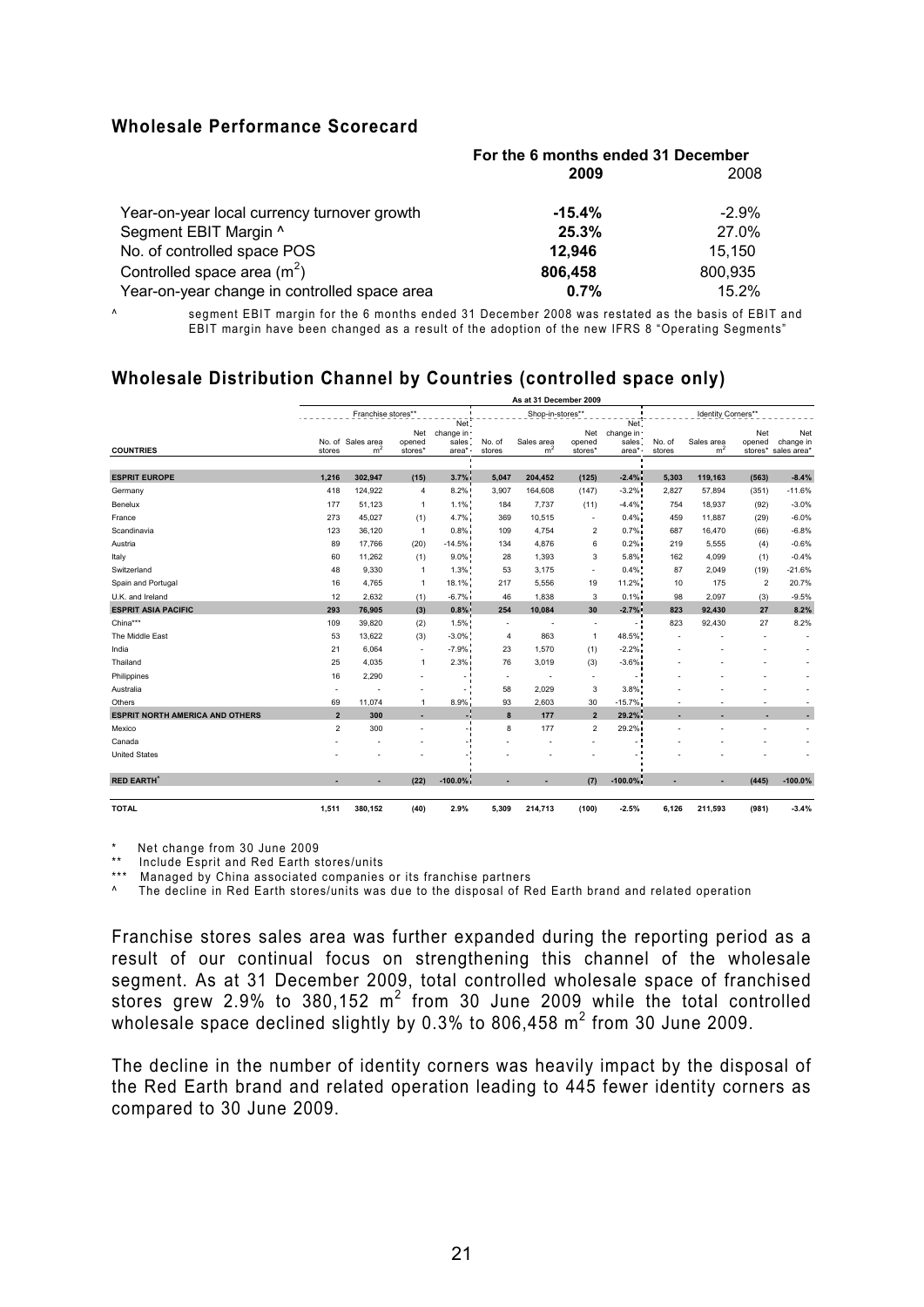# **Wholesale turnover by countries**



# **Total wholesale turnover: HK\$8,738 million**

Country, HK\$ million, % of wholesale turnover

% HK\$ growth (% local currency growth)

- Germany wholesale sales includes sales to other European countries mainly Russia, Poland, Greece, and Croatia
- \*\* Macau wholesale sales includes sales to other countries mainly China, Middle East, Thailand and India

# **Europe**

Europe's wholesale turnover was HK\$7,783 million and declined 15.0% year-onyear in local currency due to continued cautious customer demand and the loss of department store and multi-label customers. As compared to 30 June 2009, controlled wholesale space of franchised stores in Europe grew 3.7% while the controlled wholesale space of shop-in-stores and identity corners declined.

# **Asia Pacific**

Asia Pacific generated wholesale turnover of HK\$872 million representing 18.6% year-on-year drop in local currency mainly due to weak demand from China. The decline in wholesale turnover from China was partially due to a high base in the same period last year as wholesale customers over estimated demand arising from the Beijing Olympic Games. As a result of that, wholesalers focused on clearing inventory accumulated previously leading to lower demand in the reporting period. **Middle East** delivered HK\$71 million wholesale turnover, representing 0.1% yearon-year local currency growth, with momentum accelerated substantially in the second quarter to 11.5% from -15.7% in the first quarter.

# **North America**

North America recorded wholesale turnover of HK\$83 million which was contributed by HK\$72 million from **Canada** and HK\$11 million from the **U.S.** In local currency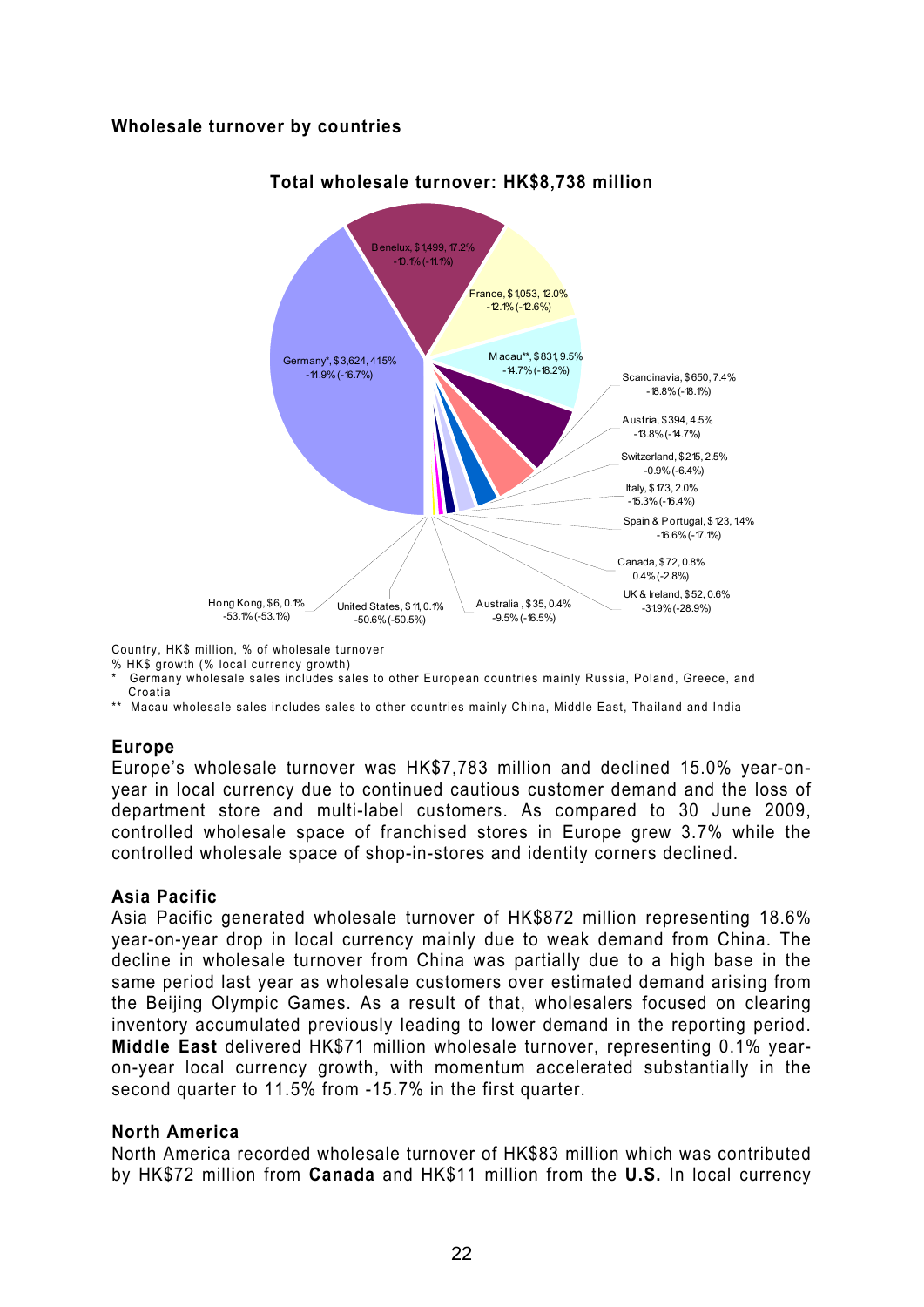terms, the wholesale turnover recorded in North America declined 13.7% year-onyear mainly due to a refocusing of the U.S. customer base which started since the second half of last financial year.

In Canada, our strategic partnership with The Bay, Canada's largest diversified general merchandise retailer, is continuing to grow. They have been expanding the number of stores that carry Esprit as Esprit is among one of the top performing brands in The Bay.

# **Licensing and Others**

Licensing and others generated turnover of HK\$113 million representing 8.7% year-on-year decline in local currency. Licensing turnover fell 3.8% year-on-year in local currency as licensees' customers were cautious in placing orders to minimize inventory on hand.

The new Esprit Collection line for timewear and jewellery was introduced successfully in October 2009 at one of the hottest locations in Hong Kong - the Sevva. In addition to 350 existing point-of-sales where Esprit home textiles and accessories are showcased in China, the new Esprit Home Collection was introduced to China via the opening of the first Esprit Home concept store in Beijing in December 2009. Our license business is growing continuously and is having a positive impact on our brand equity and brand relevance.

Going to the second half of the financial year, several new licensed products are developed and ready for market launch. In March 2010, a new fragrance "Imagine" and a new travel and business luggage line will be introduced.

# **PROFITABILITY ANALYSIS**

The Group's **gross profit** was HK\$10,098 million (1H FY08/09: HK\$9,910 million) while the Group's gross profit margin increased to 54.7% (1H FY08/09: 52.0%) mainly due to change in channel mix.

**Operating profit** of the Group was HK\$3,367 million (1H FY08/09: HK\$3,411 million). The Group's operating profit margin improved to 18.2% (1H FY08/09: 17.9%) mainly due to improvement in retail EBIT margin, partially offset by the decline in wholesale EBIT margin and the change in channel mix.

Retail EBIT margin was 15.2% (1H FY08/09: 14.7%). The improvement was mainly due to tight cost control.

Wholesale EBIT margin was 25.3% (1H FY08/09: 27.0%). The decline in wholesale EBIT margin reflected the tough wholesale market conditions in the reporting period. The lower wholesale sales reduced the leverage benefits that could be yielded. Total wholesale operating expenses actually fell 7.2% year-on-year.

**Profit contribution from our China associated companies** decreased to HK\$65 million (1H FY08/09: HK\$91 million) mainly due to 2.5% year-on-year decline in turnover.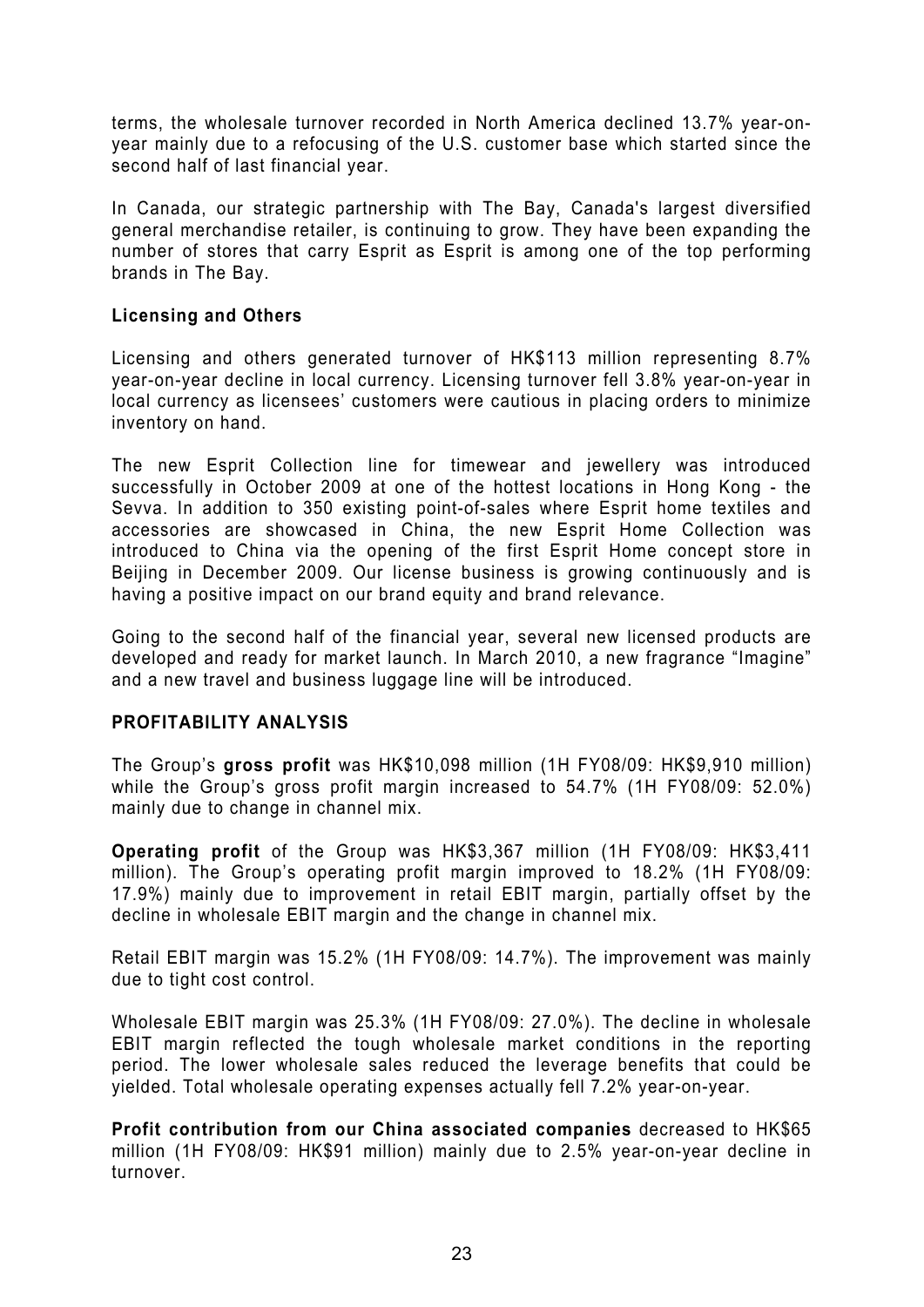**The Group's effective tax rate** was 21.6% (1H FY08/09: 20.0%). The increase in the Group's effective tax rate was mainly due to a one-off underprovision in prior years. Excluding this impact, the Group's effective tax rate would be 20.0%.

**Net profit** of the Group was HK\$2,705 million (1H FY08/09: HK\$2,853 million) and net profit margin of the Group was 14.6% (1H FY08/09: 15.0%).

# **BALANCE SHEET REVIEW**

#### **LIQUIDITY AND FINANCIAL RESOURCES**

The Group had a **net cash balance** of HK\$7,863 million (30 June 2009: HK\$4,840 million). The increase in net cash balance was mainly due to a strong cashflow generated from operating activities, partially offset by capital expenditure and payment in relation to acquisition of remaining interest in China Joint Venture.

|                                                                                   | For 6 months ended 31 December |          |                 |  |
|-----------------------------------------------------------------------------------|--------------------------------|----------|-----------------|--|
| <b>HK\$ million</b>                                                               | 2009                           | 2008     | <b>Variance</b> |  |
| Cash and cash equivalents as at 1 July                                            | 4,840                          | 6,521    | (1,681)         |  |
| Net cash inflow from operating activities                                         | 3,768                          | 2,527    | 1,241           |  |
| Net cash used in investing activities                                             | (858)                          | (879)    | 21              |  |
| Deposit paid for acquisition of remaining interest in the<br>associated companies | (388)                          |          | (388)           |  |
| Purchase of property, plant and equipment                                         | (743)                          | (1, 167) | 424             |  |
| Proceeds from disposal of property, plant & equipment                             | 10                             | 4        | 6               |  |
| Interest received                                                                 | 18                             | 64       | (46)            |  |
| Dividend received from an associate                                               | 245                            | 220      | 25              |  |
| Net cash inflow from/(used in) financing activities                               | 61                             | (4, 154) | 4,215           |  |
| Repurchase of shares                                                              |                                | (204)    | 204             |  |
| Net proceeds on issues of shares for cash                                         | 61                             | 92       | (31)            |  |
| Dividends paid                                                                    |                                | (4,042)  | 4,042           |  |
| Net increase/(decrease) in cash and cash equivalents                              | 2,971                          | (2,506)  | 5,477           |  |
| Effect of change in exchange rates                                                | 52                             | (167)    | 219             |  |
| Cash and cash equivalents as at 31 December                                       | 7,863                          | 3,848    | 4,015           |  |

During the six months ended 31 December 2009, the Group invested HK\$743 million (1H FY08/09: HK\$1,167 million) in capital expenditure. Among which, HK\$320 million (1H FY08/09: HK\$539 million) was invested in opening new stores and expanding existing stores while HK\$99 million (1H FY08/09: HK\$306 million) was invested in refurbishing existing stores. To support continual improvement in operational efficiency, the Group increased its investment in IT to HK\$299 million (1H FY08/09: HK\$266 million).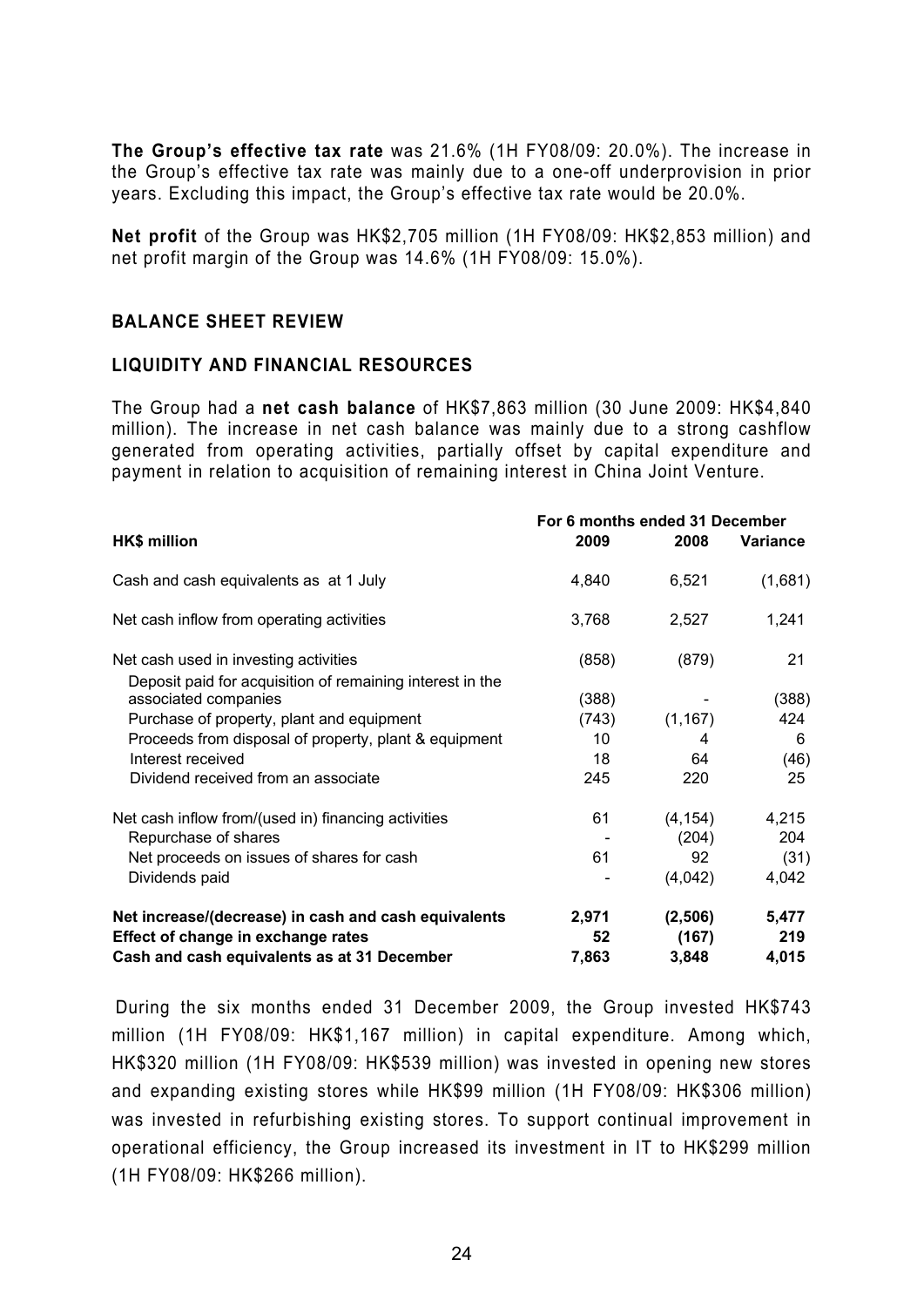As at 31 December 2009, **net trade debtors balance** dropped to HK\$2,889 million (30 June 2009: HK\$3,039 million). The amount of uninsured and/ or unsecured net trade debtors accounted for 63.0% of net trade debtors (30 June 2009: 54.8%). The increase in the portion of uninsured and/ or unsecured net trade debtors was mainly due to the increase of minimum individual trade debtors balance that is eligible for insurance coverage.



#### **Net trade debtors balance**

As at 31 December 2009, **inventory** was HK\$2,722 million (30 June 2009: HK\$2,997 million). Total number of pieces of finished goods dropped by about 13.9% as compared to 30 June 2009. During the reporting period, the Group continued to work hard on managing the inventory and made progress in shortening the inventory turnover days to 60 days (FY08/09: 65 days).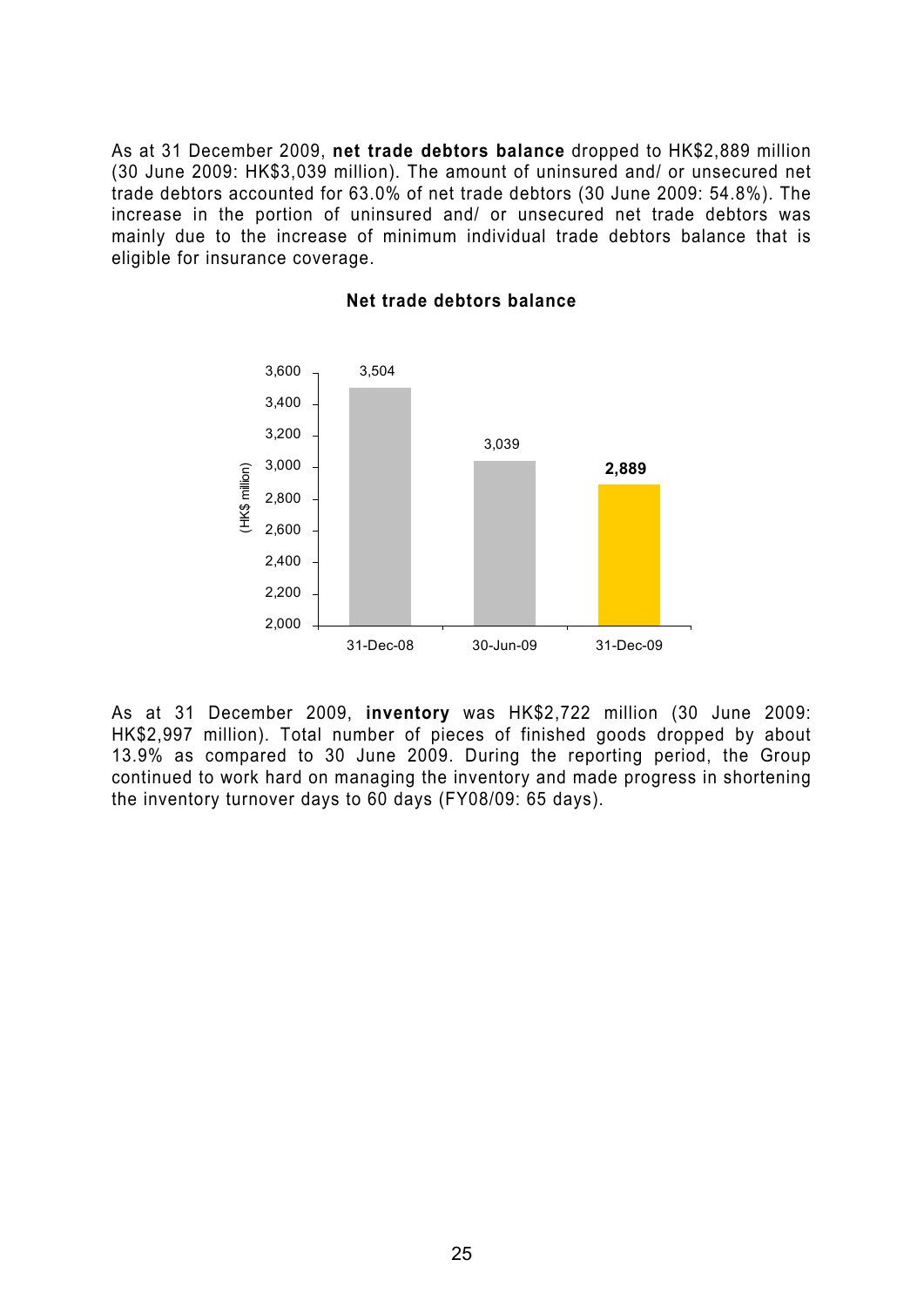#### **Inventory balance**



# **BALANCE SHEET RATIOS**

The Group's business had no long-term bank borrowings and did not pledge any assets as security for overdraft or any short-term revolving facility. The debt-toequity ratio (interest bearing external borrowings divided by total equity) was 0% (30 June 2009: 0%). During the reporting period, the Group continued to strengthen its liquidity management as reflected by improved liquidity ratios achieved and better control on inventory as compared to the last reporting period. The Group considered its financial health remained in good shape.

|                                     | 31-Dec-09 | 30-Jun-09 |
|-------------------------------------|-----------|-----------|
| Liquidity                           |           |           |
| Current ratio (times)               | 2.6       | 2.5       |
| Quick ratio <sup>1</sup> (times)    | 1.8       | 1.6       |
| Net cash to debt ratio <sup>2</sup> | net cash  | net cash  |
| <b>Efficiency</b>                   |           |           |

Inventory turnover<sup>3</sup> (days) **60** 65

1 Calculated by dividing the sum of net trade debtors and cash and cash equivalents by current liabilities

2 Calculated by dividing the net cash balance by interest bearing external borrowings

3 Calculated by dividing average inventory (excluding consumables) by average daily cost of goods sold for the reporting period

# **SEASONALITY OF BUSINESS**

The Group's business is affected by seasonal trends. These trends are primarily attributable to seasonal shipments to wholesale customers and key holiday sales periods, as well as the pricing of seasonal products. Due to the fact that sales and operating income may fluctuate in any reporting period, half year financials may not be indicative of the future trend of business and may not be extrapolated to provide a reliable forecast.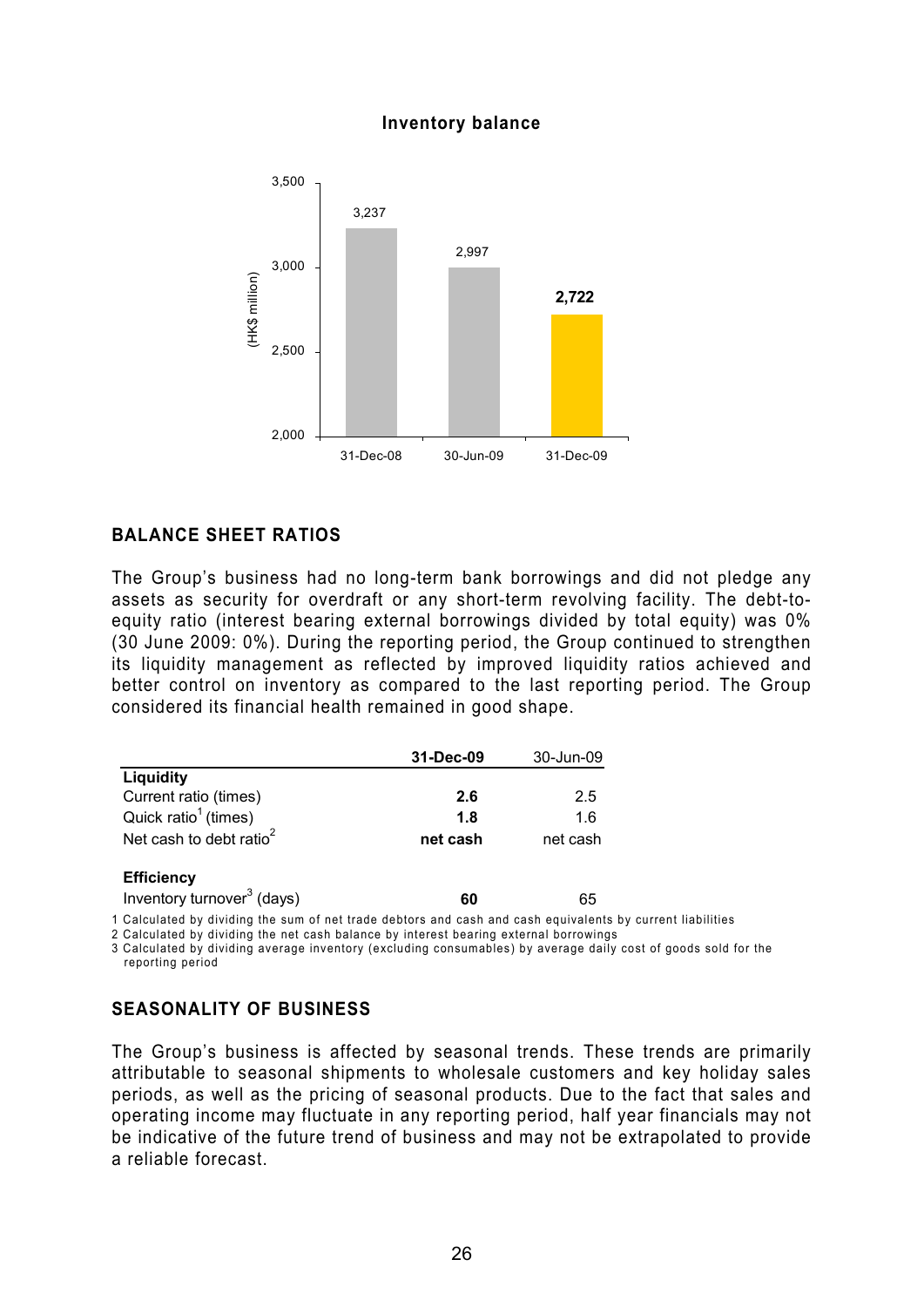# **FOREIGN EXCHANGE RISK MANAGEMENT**

To minimize our foreign exchange exposure on sourcing costs for merchandise produced for Europe in Asia, most of the suppliers in Asia were asked to quote and settle in Euros. In addition, the Group entered into foreign exchange forward contracts with reputable financial institutions to hedge foreign exchange risk.

# **STRATEGIC REVIEW AND PROSPECTS**

During the past six months, the Group continued its efforts to reinventing itself to grow stronger and to ensure that we will be among the first to rebound when the market recovers. Significant further progress was made with respect to improve the differentiation and newness of the collections of our various divisions. Brand books were developed by the divisions and half year concepts including colour cards were introduced. In addition, the "Essentials by Esprit" line was successfully introduced. High quality Essentials belong in the basic wardrobe of every Esprit customer. Yet the unusual and regularly changing details make them more than just basics.

It is our vision to develop Esprit into a truly global brand and company. In order to achieve this, specific strategic initiatives have been formulated to strengthen our platform for growth and profitability.

- 1. Global brand Strengthening brand equity and improving shopping experience to drive traffic and customer loyalty.
- 2. Products Improving product differentiation and newness to grow sales per square meter.
- 3. Channel and country Ensuring a better execution of the multi-channel strategy to fuel growth and profitability
- 4. Cost of goods sold Achieving savings in sourcing by using synergies across divisions.
- 5. Support functions Establishing a best-in-class support backbone for growth.
- 6. Organization and structure Ensuring better alignment and execution across divisions, regions and channels.

The Group has announced on 17 December 2009 to acquire from China Resources Enterprise the 51% interest which it does not own in the joint venture business in China. The Group will receive the full economic benefit of the business and consolidate its results into the Group on or before the end of February 2010 if conditions stated in the sale and purchase agreement are met. The integration plan is being finalized. The transaction will enable the Group to unify its interests in China, gain full control of the business and integrate its operation into its global business system. We see opportunities to enhance the operation by increase sales productivity, improve stock turn and lower sourcing cost. There is also vast potential to improve penetration and increase market share in existing cities and to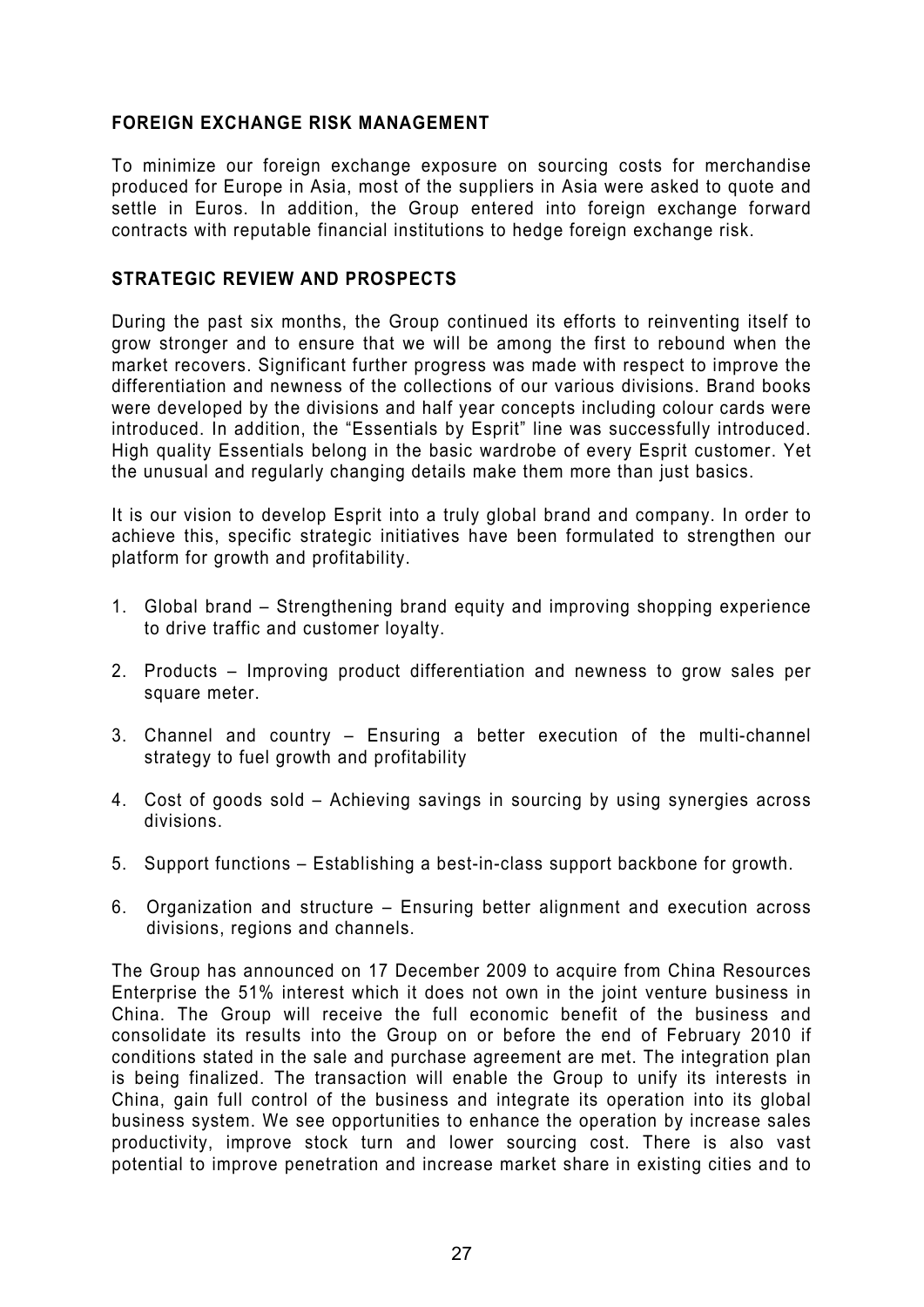continue the expansion from 150 cities in China currently to over 450 in the future. We believe China will become one of the most important growth engines of the Group in the medium term. It also represents an important step for the Group in becoming a truly global company as it will strengthen our presence in Asia Pacific considerably hence improving our geographical balance further.

Global expansion continues and the Group maintains the target of 5-10% year-onyear growth in retail selling space for the full financial year FY09/10. Our clear focus is to improve the quality of our new store locations. New stores opened this year generally have a larger footprint than the average size of our existing stores, enabling higher store efficiency and better brand building. Among those opened in the reporting period, two new concept stores were piloted in Hong Kong and Oldenburg, Germany to bring a whole new shopping experience to customers.

Wholesale operating environment is still challenging during the early stage of market recovery in Europe and elsewhere with wholesalers continue to order very cautiously. Wholesale order booked for the period from January to April 2010 still shows an average mid-teen percentage year-on-year decline in local currency, but the trend has been improving month by month. The Group will continue to strengthen the mix of our wholesale channel.

With respect to brand and marketing communications, the Group will introduce a number of new initiatives in different media to strengthen Esprit's brand relevance and to drive traffic to our stores and other point of sales.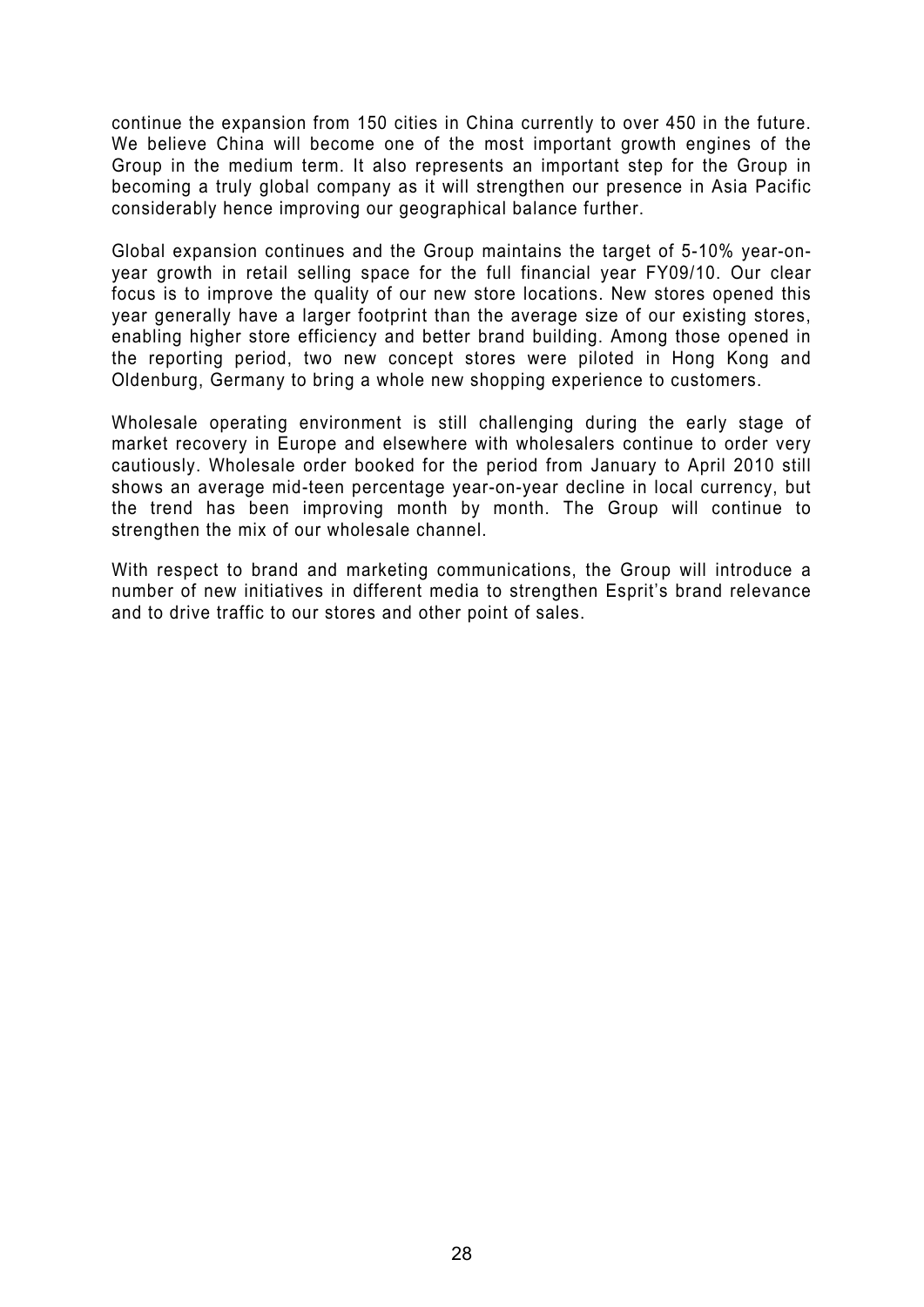# **INTERIM DIVIDEND**

The Board of Directors has declared an interim dividend for the six months ended 31 December 2009 of HK\$0.74 per share (FY2008/2009: HK\$0.80).

In order to maintain a strong balance sheet for future growth, the Board has provided the shareholders with an option to receive the interim dividend in form of new fully paid shares in lieu of cash. The dividend reinvestment price shall be determined by the average closing price of the shares of the Company for the five trading days preceding 8 March 2010. Further details of the scrip dividend reinvestment scheme and the election form will be despatched on or around 12 March 2010 and the election period will commence on 12 March 2010 to 26 March 2010, both days inclusive.

The dividend will be payable on or about 12 April 2010 to the shareholders whose names appear on the Registers of Members of the Company at the close of business on 5 March 2010 (the "Shareholders"). The relevant dividend warrants and/or share certificates will be despatched to the Shareholders on or about 12 April 2010.

The scrip dividend reinvestment scheme is conditional upon the Listing Committee of The Stock Exchange of Hong Kong Limited granting the listing of and permission to deal in the new shares to be issued under the scrip dividend reinvestment scheme.

# **CLOSURE OF REGISTERS OF MEMBERS**

The Registers of Members of the Company will be closed from 8 March 2010 to 9 March 2010, both days inclusive, during which period no transfer of shares will be effected.

In order to qualify for the interim dividend mentioned above, all transfers accompanied by the relevant share certificates must be lodged with the Company's branch share registrar in Hong Kong, Tricor Secretaries Limited, at 26/F, Tesbury Centre, 28 Queen's Road East, Wanchai, Hong Kong not later than 4:00 pm on 5 March 2010.

# **HUMAN RESOURCES**

As at 31 December 2009, the Group employed over 11,500 full-time equivalent staff (31 December 2008: over 11,100) around the globe. Competitive remuneration packages that take into account business performance, market practices and competitive market conditions are offered to employees in compensation for their contribution. In addition, share options and discretionary bonuses are also granted based on the Group's and individual's performances. All employees around the world are connected through the Group's quarterly newsletters and global intranet.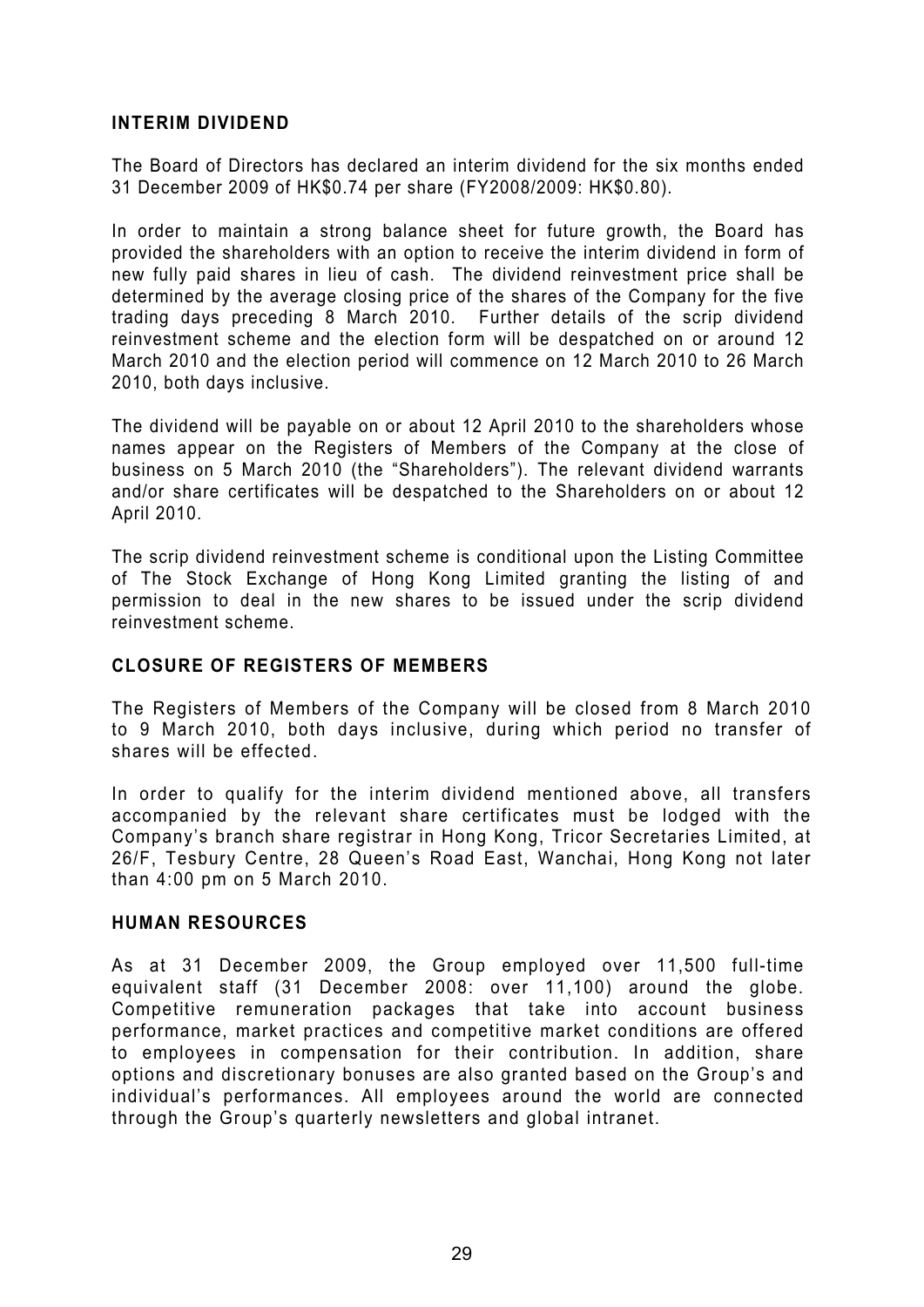# **PURCHASE, SALE OR REDEMPTION OF THE COMPANY'S SHARES**

Neither the Company nor any of its subsidiaries have purchased, sold or redeemed any of the Company's shares during the period under review.

# **AUDIT COMMITTEE**

The Audit Committee currently comprises five Independent Non-executive Directors. The Audit Committee has reviewed the accounting principles and practices adopted by the Group and has also discussed auditing, internal controls, and financial reporting matters including the review of the unaudited interim results for the six months ended 31 December 2009 with the management.

# **CORPORATE GOVERNANCE**

The Company has complied with the code provisions of Code on Corporate Governance Practices (the "Code") as set out in Appendix 14 of the Listing Rules throughout the six months ended 31 December 2009, with the deviations as stated below:

Under the code provision A.2.1 of the Code, the roles of chairman and chief executive officer should be separate and should not be performed by the same individual. The Company is now in compliance with such code provision. With effect from 1 November 2009, Mr Ronald VAN DER VIS has been appointed as the new Group CEO and Mr Heinz Jürgen KROGNER-KORNALIK has stepped down from his position as Group CEO and remains in his role as Executive Chairman.

Under the code provision A.4.1 of the Code, non-executive directors should be appointed for a specific term, subject to re-election. Non-executive Directors of the Company have not been appointed for a specific term. However, under Bye-law 87 of the Company's Bye-laws, all Directors, including Non-executive Directors, of the Company are subject to retirement by rotation and re-election in the annual general meeting of the Company and each Director is effectively appointed under an average term of three years.

# **MODEL CODE FOR SECURITIES TRANSACTIONS BY DIRECTORS**

The Company has adopted a code of conduct regarding Directors' securities transactions on terms no less exacting than the required standard set out in the Model Code for Securities Transactions by Directors of Listed Issuers as contained in Appendix 10 (the "Model Code") to the Listing Rules.

The Company has made specific enquiry with all Directors and all of them confirmed that they have complied with the required standard set out in the Model Code for the six months ended 31 December 2009.